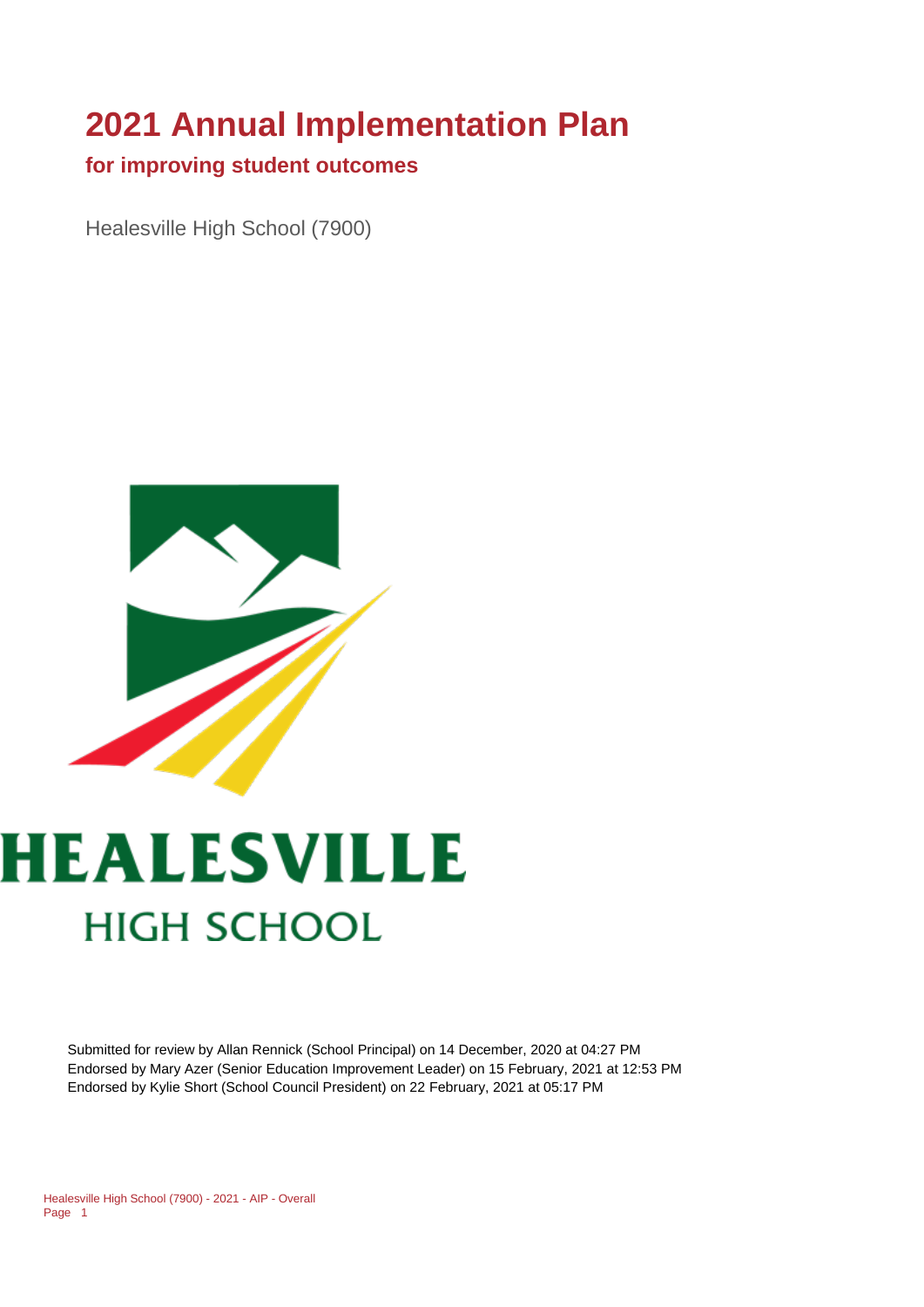## **Self-evaluation Summary - 2021**

|                                                             | <b>FISO Improvement Model Dimensions</b><br>The 6 High-impact Improvement Initiatives are highlighted below in red. |                                                | <b>Self-evaluation Level</b>      |
|-------------------------------------------------------------|---------------------------------------------------------------------------------------------------------------------|------------------------------------------------|-----------------------------------|
| bue<br>and<br>ence<br>Excellence<br>teaching ar<br>learning |                                                                                                                     | Building practice excellence                   | Evolving moving towards Embedding |
|                                                             |                                                                                                                     | Curriculum planning and assessment             | Evolving moving towards Embedding |
|                                                             |                                                                                                                     | Evidence-based high-impact teaching strategies | Embedding                         |
|                                                             |                                                                                                                     | Evaluating impact on learning                  | Embedding                         |

|                            | Building leadership teams           | Evolving moving towards Embedding |
|----------------------------|-------------------------------------|-----------------------------------|
|                            | Instructional and shared leadership | Embedding                         |
| Professional<br>leadership | Strategic resource management       | Embedding                         |
|                            | Vision, values and culture          | Evolving moving towards Embedding |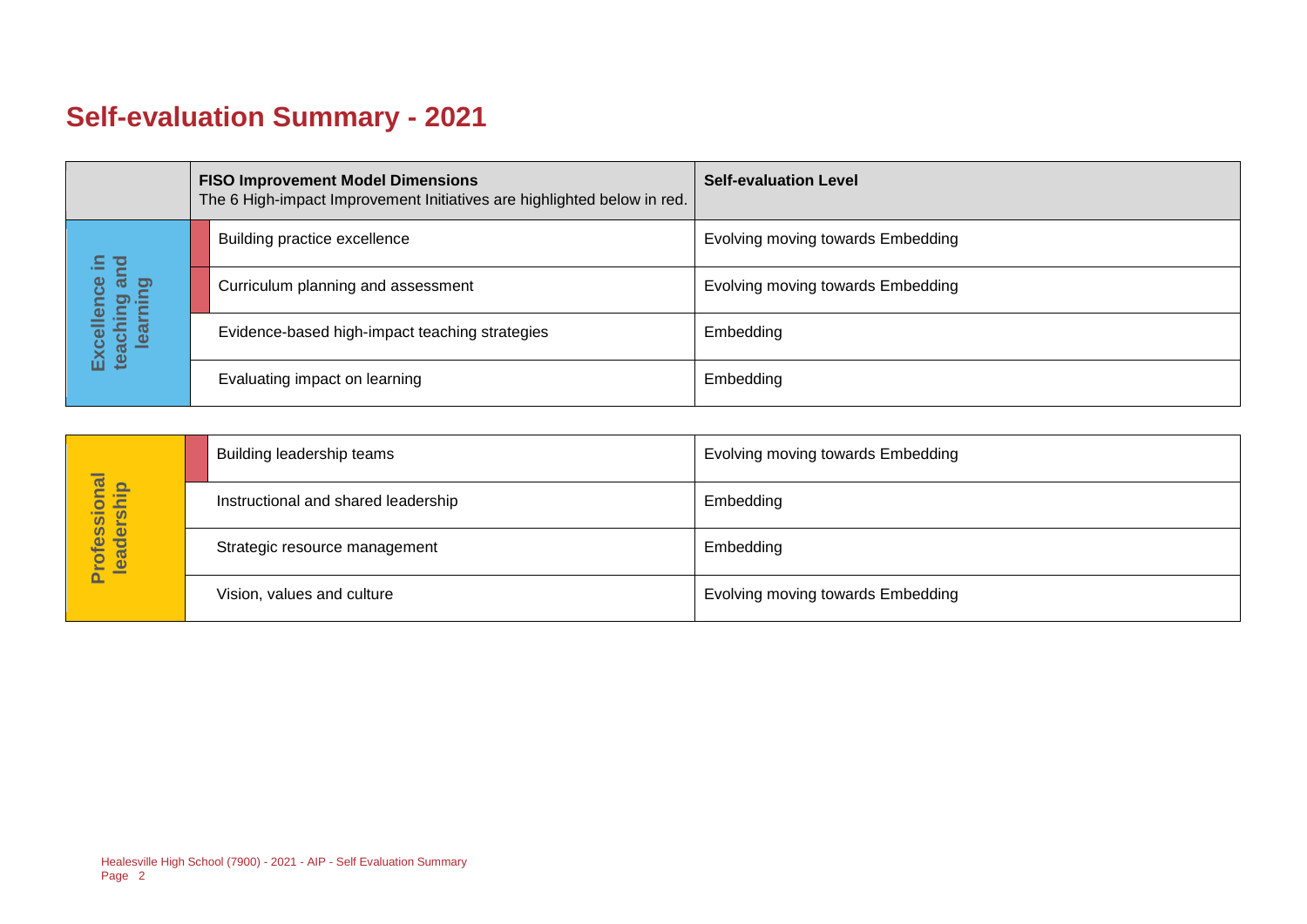| imate                             | Empowering students and building school pride | Embedding                          |
|-----------------------------------|-----------------------------------------------|------------------------------------|
| Dali<br>-<br>⊨<br>ပ               | Setting expectations and promoting inclusion  | Embedding moving towards Excelling |
| lear<br>ဖ<br><b>Ositiv</b><br>for | Health and wellbeing                          | Embedding                          |
| <u>n.</u>                         | Intellectual engagement and self-awareness    | Evolving moving towards Embedding  |

| $\Xi$                                      | <b>Building communities</b>                  | Embedding                         |
|--------------------------------------------|----------------------------------------------|-----------------------------------|
| <u>ත</u><br>$\omega$<br>œ                  | Global citizenship                           | Evolving moving towards Embedding |
| ត<br><u>ം</u><br>$\overline{\omega}$<br>ပိ | Networks with schools, services and agencies | Excelling                         |
| eng                                        | Parents and carers as partners               | Embedding                         |

|                                                                                 | Empowering students and building school pride |                                                                                                                                                                                                                            | Empedamg                                                                                                                                                                                                                                                                                                                                                                                                                                                                                                                                                                                                                                                                                                                                                                                                                                                                                                                                                                                                                                                                                                                                               |
|---------------------------------------------------------------------------------|-----------------------------------------------|----------------------------------------------------------------------------------------------------------------------------------------------------------------------------------------------------------------------------|--------------------------------------------------------------------------------------------------------------------------------------------------------------------------------------------------------------------------------------------------------------------------------------------------------------------------------------------------------------------------------------------------------------------------------------------------------------------------------------------------------------------------------------------------------------------------------------------------------------------------------------------------------------------------------------------------------------------------------------------------------------------------------------------------------------------------------------------------------------------------------------------------------------------------------------------------------------------------------------------------------------------------------------------------------------------------------------------------------------------------------------------------------|
| Positive climate<br>for learning                                                | Setting expectations and promoting inclusion  |                                                                                                                                                                                                                            | Embedding moving towards Excelling                                                                                                                                                                                                                                                                                                                                                                                                                                                                                                                                                                                                                                                                                                                                                                                                                                                                                                                                                                                                                                                                                                                     |
|                                                                                 | Health and wellbeing                          |                                                                                                                                                                                                                            | Embedding                                                                                                                                                                                                                                                                                                                                                                                                                                                                                                                                                                                                                                                                                                                                                                                                                                                                                                                                                                                                                                                                                                                                              |
|                                                                                 | Intellectual engagement and self-awareness    |                                                                                                                                                                                                                            | Evolving moving towards Embedding                                                                                                                                                                                                                                                                                                                                                                                                                                                                                                                                                                                                                                                                                                                                                                                                                                                                                                                                                                                                                                                                                                                      |
|                                                                                 |                                               |                                                                                                                                                                                                                            |                                                                                                                                                                                                                                                                                                                                                                                                                                                                                                                                                                                                                                                                                                                                                                                                                                                                                                                                                                                                                                                                                                                                                        |
|                                                                                 | <b>Building communities</b>                   |                                                                                                                                                                                                                            | Embedding                                                                                                                                                                                                                                                                                                                                                                                                                                                                                                                                                                                                                                                                                                                                                                                                                                                                                                                                                                                                                                                                                                                                              |
| earning                                                                         | Global citizenship                            |                                                                                                                                                                                                                            | Evolving moving towards Embedding                                                                                                                                                                                                                                                                                                                                                                                                                                                                                                                                                                                                                                                                                                                                                                                                                                                                                                                                                                                                                                                                                                                      |
| engagement in<br>Community                                                      |                                               | Networks with schools, services and agencies                                                                                                                                                                               | Excelling                                                                                                                                                                                                                                                                                                                                                                                                                                                                                                                                                                                                                                                                                                                                                                                                                                                                                                                                                                                                                                                                                                                                              |
|                                                                                 | Parents and carers as partners                |                                                                                                                                                                                                                            | Embedding                                                                                                                                                                                                                                                                                                                                                                                                                                                                                                                                                                                                                                                                                                                                                                                                                                                                                                                                                                                                                                                                                                                                              |
|                                                                                 |                                               |                                                                                                                                                                                                                            |                                                                                                                                                                                                                                                                                                                                                                                                                                                                                                                                                                                                                                                                                                                                                                                                                                                                                                                                                                                                                                                                                                                                                        |
| Enter your reflective comments                                                  |                                               | beginning of the year and embedding these throughout 2021.                                                                                                                                                                 | We started the 2020 year making solid progress towards the Key Improvement Strategies that formed part of our AIP. Our<br>priorities changed when the first remote learning period became a real possibility. This required us to work with urgency to<br>change our structures and to ensure all staff felt supported so that they could continue to teach in a remote environment.<br>We worked collaboratively to make the relevant changes. The remainder of the year focused on supporting the emotional<br>needs of staff and students and maintaining a sense of contentedness. As a result, we made progress in areas that were<br>not identified as focus areas of our 2020 AIP. Specially, we improved our ability to communicate with the entire school<br>community, our ability to connect with individual students, staff willingness to experiment with technology and our ability to<br>work collaboratively. We will continue to consider how we can incorporate some of the strategies we implemented during<br>2021, but we are also looking forward to the opportunity to continue working on some of the things we started at the |
| <b>Considerations for 2021</b>                                                  |                                               | -Finding ways to embed some of the strategies we adopted during remote learning<br>-Developing student leadership and student agency<br>-Further developing staff capacity to use data and to make decisions based on this |                                                                                                                                                                                                                                                                                                                                                                                                                                                                                                                                                                                                                                                                                                                                                                                                                                                                                                                                                                                                                                                                                                                                                        |
| Healesville High School (7900) - 2021 - AIP - Self Evaluation Summary<br>Page 3 |                                               |                                                                                                                                                                                                                            |                                                                                                                                                                                                                                                                                                                                                                                                                                                                                                                                                                                                                                                                                                                                                                                                                                                                                                                                                                                                                                                                                                                                                        |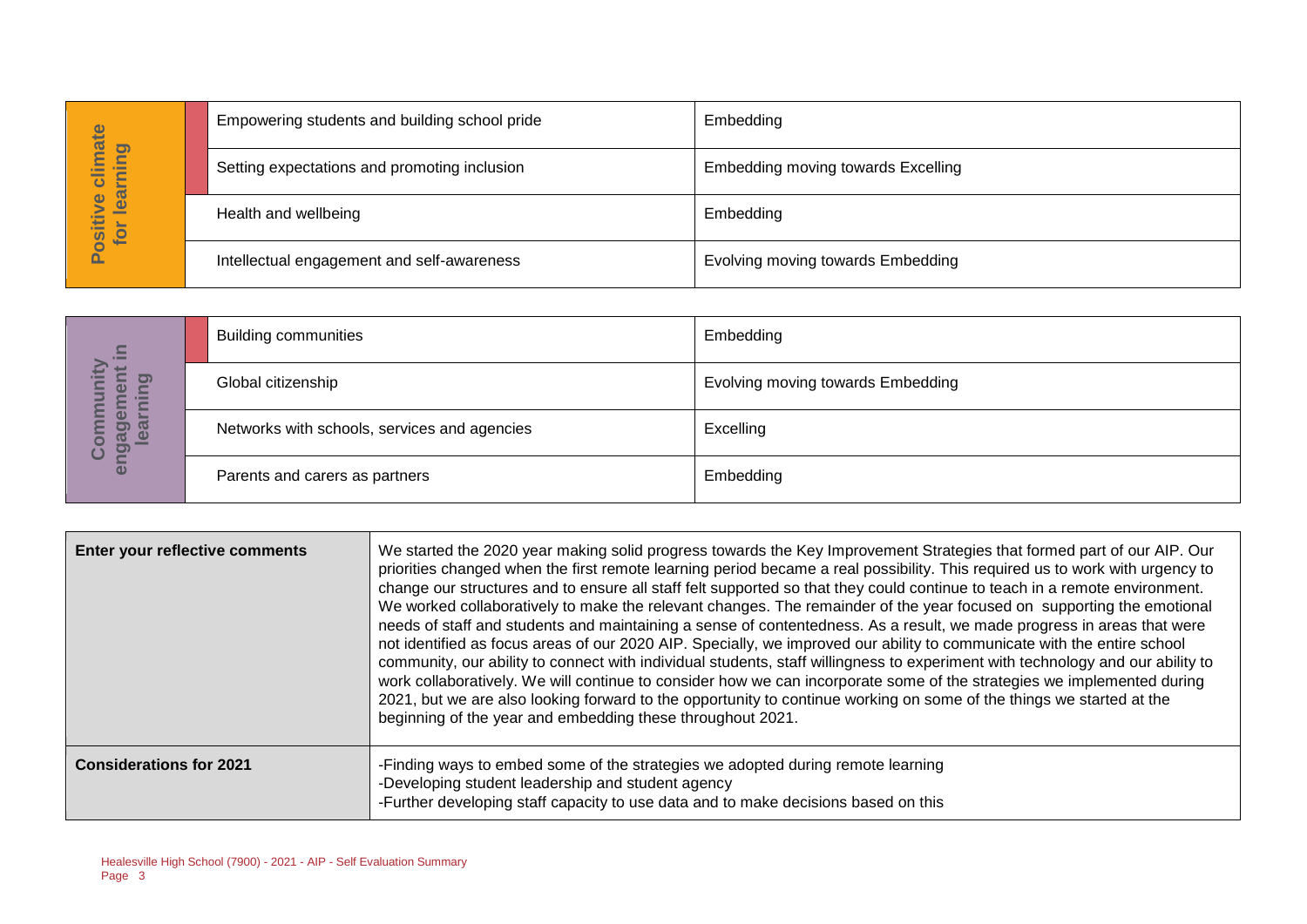|                                  | -Further development of our PLC process<br>-Continuing to develop our strong connection with our local community<br>-A greater focus on classroom teaching and supporting teachers to continually improve. |
|----------------------------------|------------------------------------------------------------------------------------------------------------------------------------------------------------------------------------------------------------|
| Documents that support this plan | 2020 Student Leadership and Agency Plan.docx (0.05 MB)                                                                                                                                                     |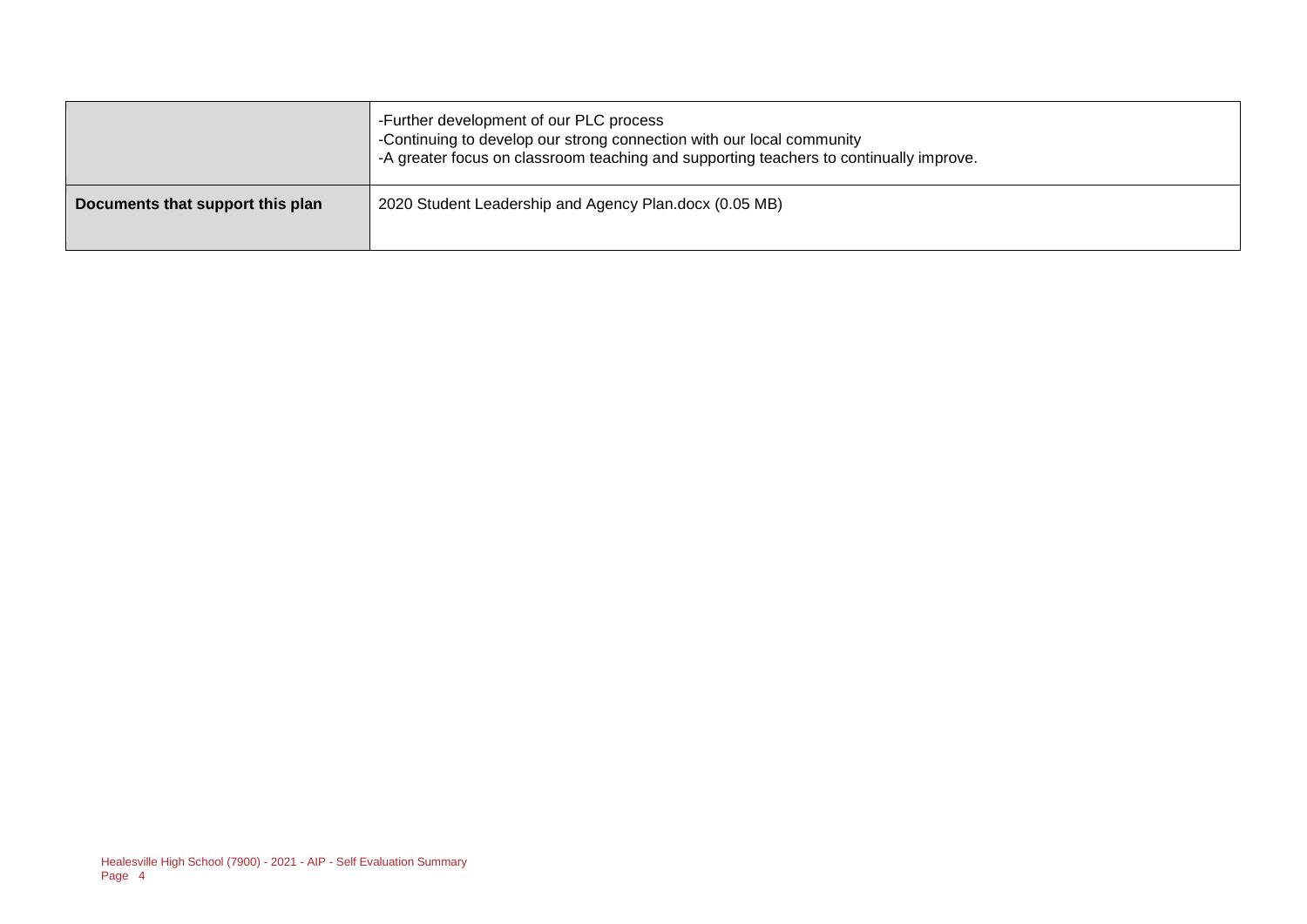#### **SSP Goals Targets and KIS**

| Goal 1                                                                    | 2021 Priorities Goal                                                                                                                                                    |  |  |
|---------------------------------------------------------------------------|-------------------------------------------------------------------------------------------------------------------------------------------------------------------------|--|--|
| Target 1.1                                                                | Support for the 2021 Priorities                                                                                                                                         |  |  |
| <b>Key Improvement Strategy 1.a</b><br>Curriculum planning and assessment | Learning, catch-up and extension priority                                                                                                                               |  |  |
| <b>Key Improvement Strategy 1.b</b><br><b>Health and wellbeing</b>        | Happy, active and healthy kids priority                                                                                                                                 |  |  |
| Key Improvement Strategy 1.c<br><b>Building communities</b>               | Connected schools priority                                                                                                                                              |  |  |
| Goal 2                                                                    | Ensure consistent and targeted teaching and learning practices across the school with an emphasis on extending students<br>capable of high achievement.                 |  |  |
| Target 2.1                                                                | By 2023, increase the percentage of positive responses in the School Staff Survey for the factor of Professional<br>Learning from 63% to or 80% or greater. (All staff) |  |  |
| <b>Target 2.2</b>                                                         | By 2023:                                                                                                                                                                |  |  |
|                                                                           | • Increase the VCE All Studies Median from 28 to 30<br>• Increase the percentage of students achieving a VCE subject study score of 40+ from 3% to 5%.                  |  |  |
| Target 2.3                                                                | Increase the percentage of students in the top two bands of NAPLAN Reading at Year 9 from 12.5% to 25%                                                                  |  |  |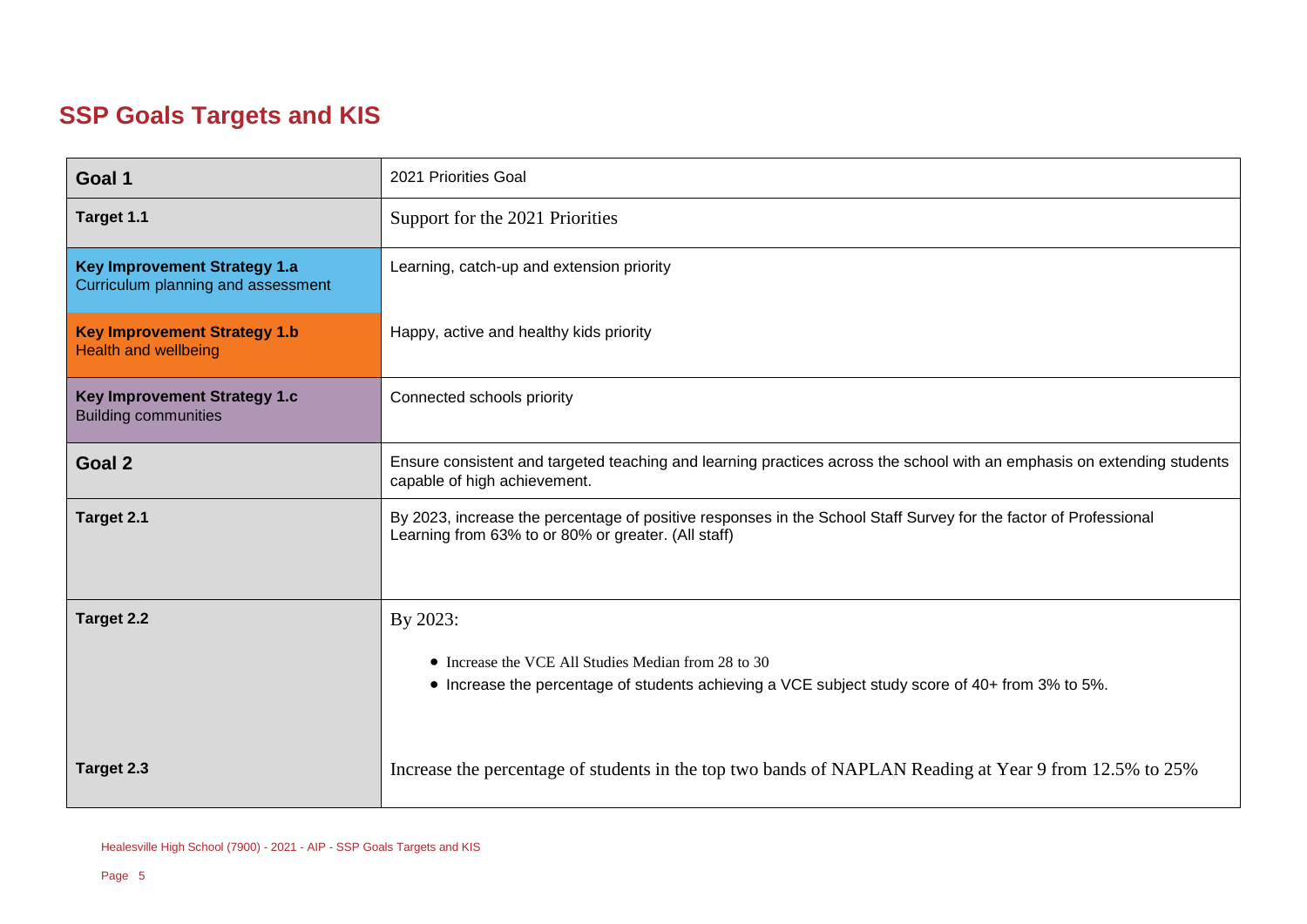|                                                                            | Increase the percentage of students in the top two bands of NAPLAN Numeracy at Year 9 from 3.3% to 25%<br>Ensure each student in the top two bands of NAPLAN Reading, Writing and Numeracy Year 7 remain in the top<br>two bands in Year 9.<br>Decrease the percentage of students in the bottom two bands of NAPLAN Reading Year 9 from 28.1% to 15%.<br>Decrease the percentage of students in the bottom two bands of NAPLAN Numeracy Year 9 from 30% to 15%. |  |
|----------------------------------------------------------------------------|------------------------------------------------------------------------------------------------------------------------------------------------------------------------------------------------------------------------------------------------------------------------------------------------------------------------------------------------------------------------------------------------------------------------------------------------------------------|--|
|                                                                            |                                                                                                                                                                                                                                                                                                                                                                                                                                                                  |  |
| Target 2.4                                                                 | By 2023, increase the percentage of positive responses in the School Staff Survey for the factor of Academic Emphasis<br>from 55% to 80% or greater. (Principal/teacher)                                                                                                                                                                                                                                                                                         |  |
|                                                                            | By 2023, increase the percentage of positive responses in the School Staff Survey for the factor of Collective Efficacy from<br>41% to or 70% or greater. (Principal/teacher)                                                                                                                                                                                                                                                                                    |  |
|                                                                            |                                                                                                                                                                                                                                                                                                                                                                                                                                                                  |  |
| <b>Key Improvement Strategy 2.a</b><br>Vision, values and culture          | Implement strategies to ensure individual and collective accountability for and capacity to improve student-learning<br>outcomes                                                                                                                                                                                                                                                                                                                                 |  |
| <b>Key Improvement Strategy 2.b</b><br>Curriculum planning and assessment  | Develop staff and student capacity to use student achievement data for improved student outcomes                                                                                                                                                                                                                                                                                                                                                                 |  |
| <b>Key Improvement Strategy 2.c</b><br><b>Building practice excellence</b> | Develop a whole school strategy to extend and challenge students capable of high academic achievement.                                                                                                                                                                                                                                                                                                                                                           |  |
| Goal 3                                                                     | Enhance literacy and numeracy learning outcomes across the school                                                                                                                                                                                                                                                                                                                                                                                                |  |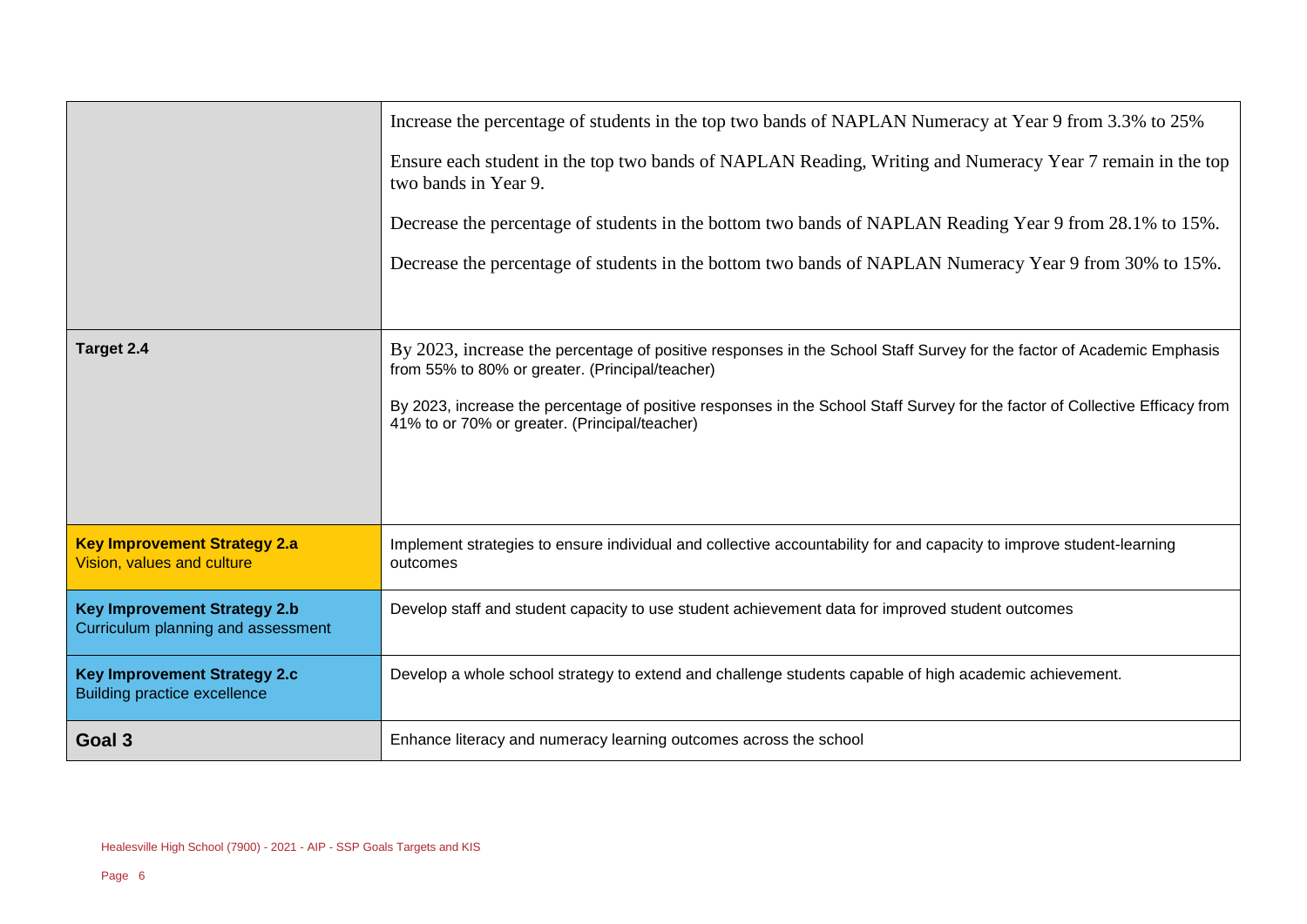| Target 3.1                                                                 | By 2023, increase the percentage of students achieving high relative learning growth from Year 7 to 9 in NAPLAN:<br>• Reading, from 13.5% to 25% or greater |  |
|----------------------------------------------------------------------------|-------------------------------------------------------------------------------------------------------------------------------------------------------------|--|
|                                                                            | • Writing, from 5.7% to 25% or greater<br>• Numeracy, from 17.6% to 25% or greater.<br>$^{\star}.$                                                          |  |
|                                                                            |                                                                                                                                                             |  |
| Target 3.2                                                                 | <b>MYLNS:</b>                                                                                                                                               |  |
|                                                                            | Progressive achievement test to reflect benchmark growth for all MYLNS funded students.                                                                     |  |
| Target 3.3                                                                 | Achievement (Reading): % of students meeting or above benchmark growth (Years 7-9) to increase from 65.7%<br>to 80%.                                        |  |
| <b>Key Improvement Strategy 3.a</b><br><b>Building practice excellence</b> | Develop and enhance strategies to enable teachers to better teach to each student's point of need.                                                          |  |
| <b>Key Improvement Strategy 3.b</b><br>Strategic resource management       | Support MYLNS funded students in Numeracy and Literacy                                                                                                      |  |
| <b>Key Improvement Strategy 3.c</b><br><b>Building practice excellence</b> | Further enhance literacy strategy across the school.                                                                                                        |  |
| Goal 4                                                                     | Improve student engagement in learning and connectedness to school.                                                                                         |  |
| Target 4.1                                                                 | Attitudes to School Survey                                                                                                                                  |  |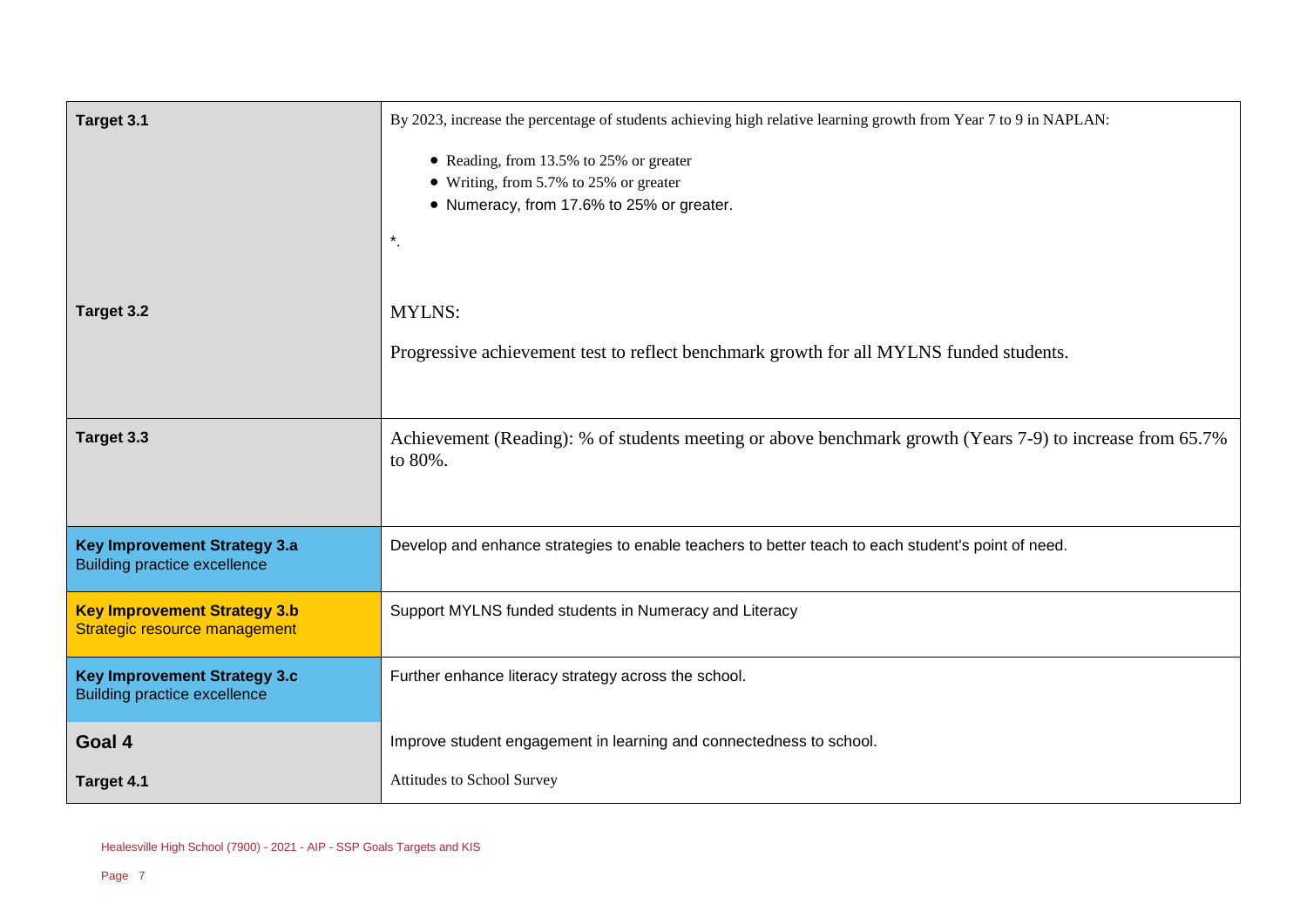|            | Increase the percentage of positive responses to the following factors:                                                                                                                   |
|------------|-------------------------------------------------------------------------------------------------------------------------------------------------------------------------------------------|
|            | • 'High expectations for success' from 67% to 80% or greater<br>• 'Sense of connectedness' from 48% to 75% or greater.<br>• 'Self-regulation and goal setting' from 53% to 80% or greater |
| Target 4.2 | <b>Parent Opinion Survey</b><br>Increase the percentage of positive responses in the:                                                                                                     |
|            | • General satisfaction factor from 68% to 82% or greater<br>• School pride and confidence factor from 60% to 80% or greater.                                                              |
| Target 4.3 | Attendance: Absence days per FTE                                                                                                                                                          |
|            | Year 7 - reduce from 17 to 14                                                                                                                                                             |
|            | Year 8 - Reduce from 21 to 17                                                                                                                                                             |
|            | Year 9 - Reduce from 20 to 18                                                                                                                                                             |
|            | Year 10- Reduce from 18 to 16                                                                                                                                                             |
|            | Year 11 - Maintain at or below range 10 to 12                                                                                                                                             |
|            | Year 12 - Maintain below 10                                                                                                                                                               |
|            |                                                                                                                                                                                           |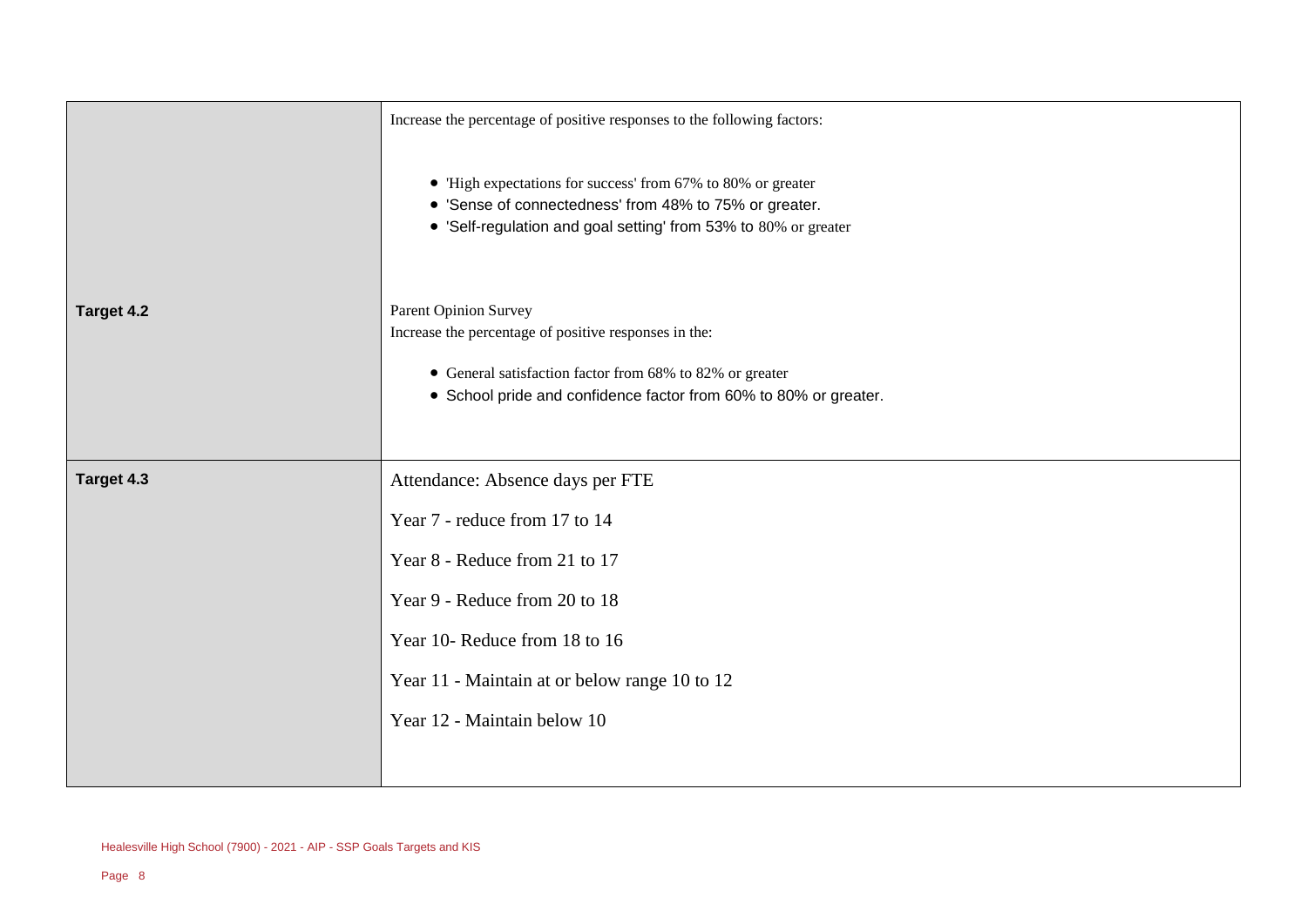| <b>Key Improvement Strategy 4.a</b><br>Vision, values and culture                | Develop a plan to evaluate and upgrade the school's vision, mission and values that involves all member of the school<br>community            |  |
|----------------------------------------------------------------------------------|-----------------------------------------------------------------------------------------------------------------------------------------------|--|
| Key Improvement Strategy 4.b<br>Empowering students and building school<br>pride | Regularly recognize and celebrate student achievement in order to instill a sense of school pride for all members of the<br>school community. |  |
| Key Improvement Strategy 4.c<br>Setting expectations and promoting<br>inclusion  | Develop and implement a plan to enhance student agency.                                                                                       |  |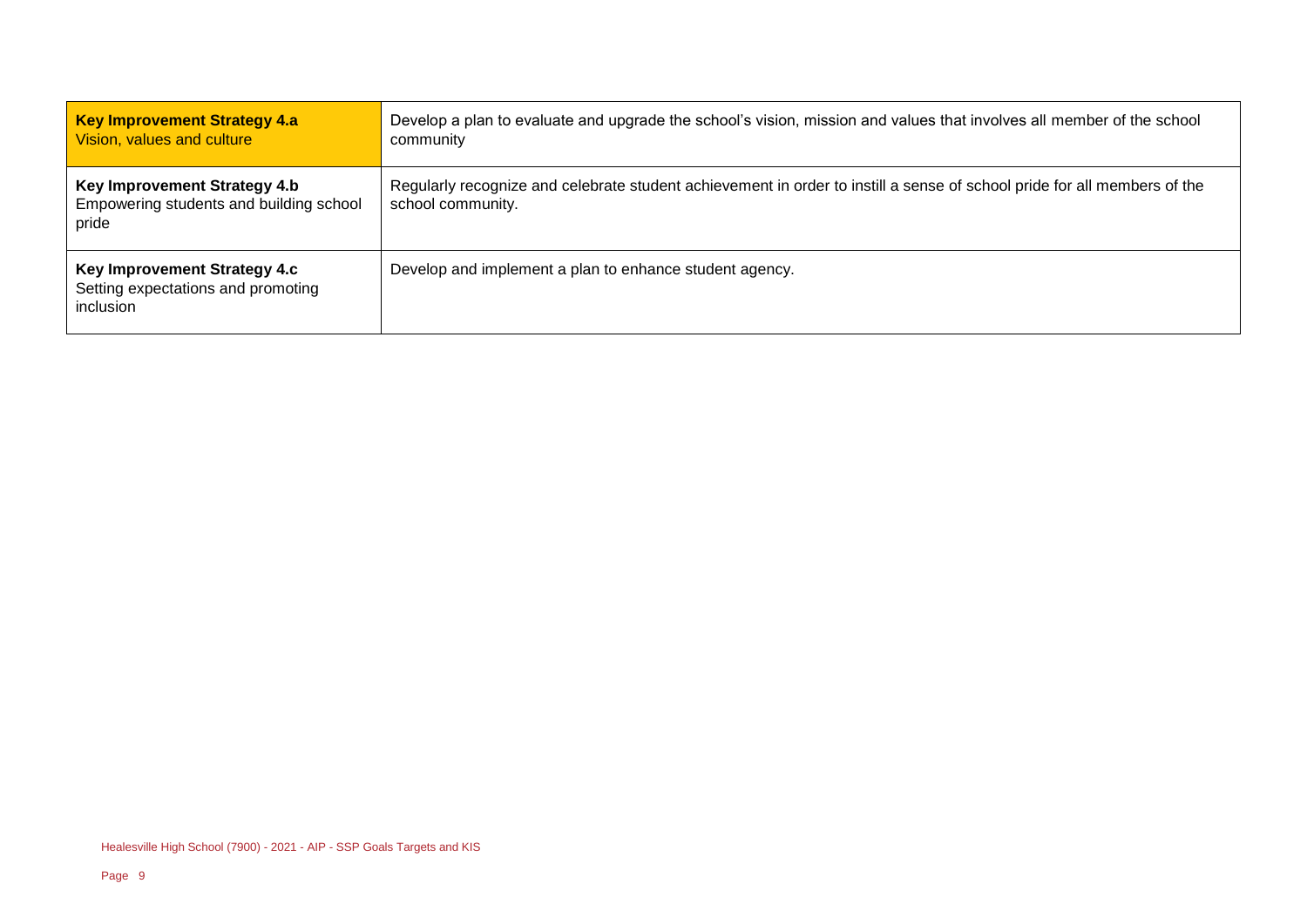#### **Select Annual Goals and KIS**

| <b>Four Year Strategic Goals</b>                                                                                                                                 | Is this<br>selected for<br>focus this<br>year? | <b>Four Year Strategic Targets</b>                                                                                                                                         | 12 month target<br>The 12 month target is an incremental step<br>towards meeting the 4-year target, using the<br>same data set.                                                                                                                                                                                            |
|------------------------------------------------------------------------------------------------------------------------------------------------------------------|------------------------------------------------|----------------------------------------------------------------------------------------------------------------------------------------------------------------------------|----------------------------------------------------------------------------------------------------------------------------------------------------------------------------------------------------------------------------------------------------------------------------------------------------------------------------|
| 2021 Priorities Goal                                                                                                                                             | Yes                                            | Support for the 2021 Priorities                                                                                                                                            | -PAT data for literacy, numeracy and<br>science shows 12 month's growth for<br>participating students<br>-Teacher judgement for literacy and<br>numeracy shows 12 month's growth for<br>each student<br>-Reduction in absence days per student<br>-Increase the number of parents login into<br>Compass on a weekly basis. |
| Ensure consistent and targeted<br>teaching and learning practices<br>across the school with an emphasis<br>on extending students capable of<br>high achievement. | Yes                                            | By 2023, increase the percentage of positive responses in the<br>School Staff Survey for the factor of Professional Learning from<br>63% to or 80% or greater. (All staff) | -Increase the percentage of positive<br>responses in the 2020 School Staff<br>Survey for the factor of Professional<br>Learning from 63% to 70%.                                                                                                                                                                           |
|                                                                                                                                                                  |                                                | By 2023:<br>• Increase the VCE All Studies Median from 28 to 30<br>• Increase the percentage of students achieving a VCE<br>subject study score of 40+ from 3% to 5%.      | -Increase the VCE All Studies Median<br>from $28$ to $29$<br>-Increase the percentage of students<br>achieving a VCE subject study score of<br>$40+$ from $3\%$ to $4\%$ .                                                                                                                                                 |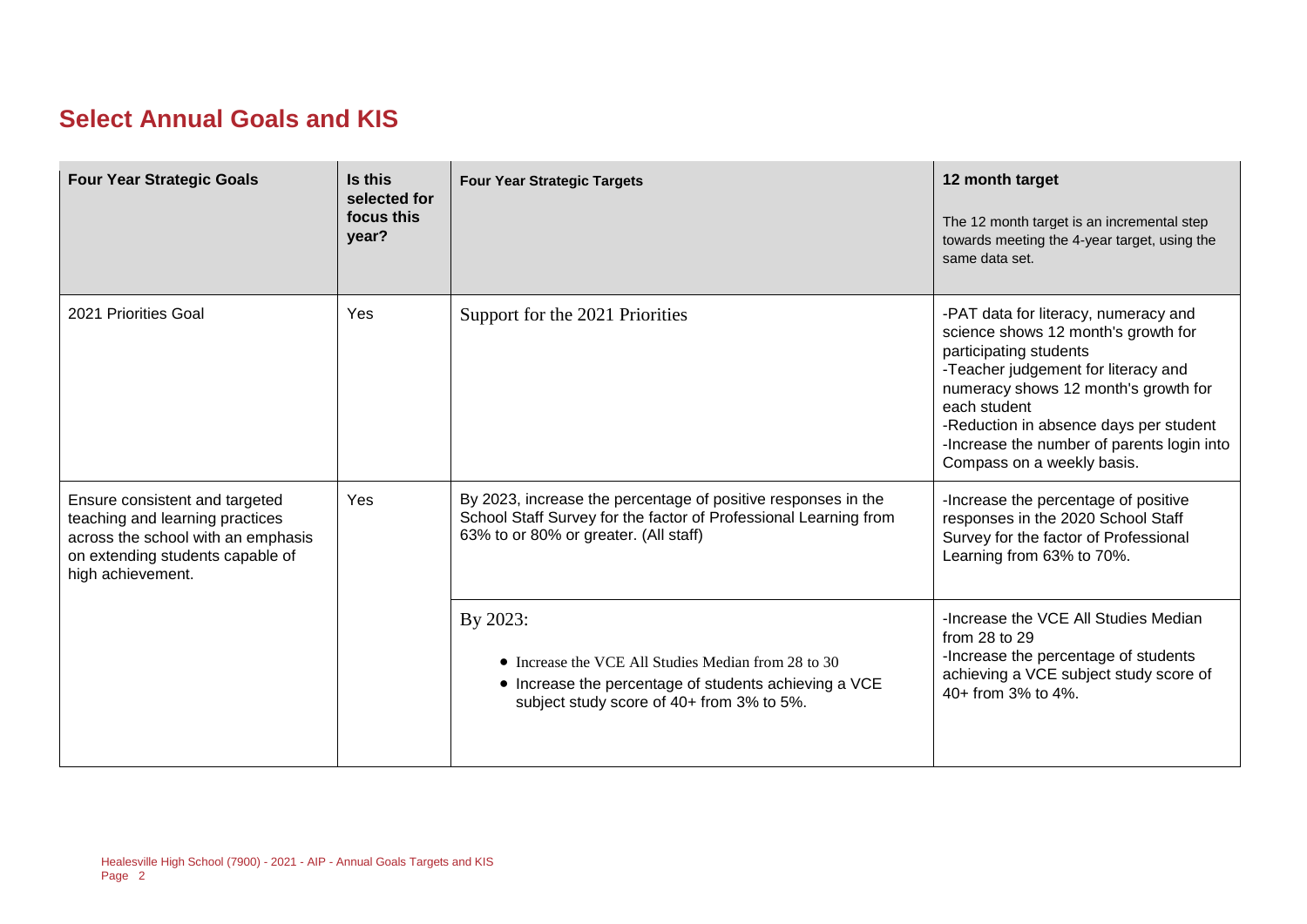|                                                                      |     | Increase the percentage of students in the top two bands of<br>NAPLAN Reading at Year 9 from 12.5% to 25%<br>Increase the percentage of students in the top two bands of<br>NAPLAN Numeracy at Year 9 from 3.3% to 25%<br>Ensure each student in the top two bands of NAPLAN<br>Reading, Writing and Numeracy Year 7 remain in the top two<br>bands in Year 9.<br>Decrease the percentage of students in the bottom two bands<br>of NAPLAN Reading Year 9 from 28.1% to 15%.<br>Decrease the percentage of students in the bottom two bands<br>of NAPLAN Numeracy Year 9 from 30% to 15%. | -Ensure each student in the top two<br>bands of NAPLAN Reading, Writing and<br>Numeracy Year 7 (2019) remain in the<br>top two bands in Year 9 (2021)                                                                                                                                         |
|----------------------------------------------------------------------|-----|-------------------------------------------------------------------------------------------------------------------------------------------------------------------------------------------------------------------------------------------------------------------------------------------------------------------------------------------------------------------------------------------------------------------------------------------------------------------------------------------------------------------------------------------------------------------------------------------|-----------------------------------------------------------------------------------------------------------------------------------------------------------------------------------------------------------------------------------------------------------------------------------------------|
|                                                                      |     | By 2023, increase the percentage of positive responses in the<br>School Staff Survey for the factor of Academic Emphasis from 55%<br>to 80% or greater. (Principal/teacher)<br>By 2023, increase the percentage of positive responses in the<br>School Staff Survey for the factor of Collective Efficacy from 41% to<br>or 70% or greater. (Principal/teacher)                                                                                                                                                                                                                           | -Increase the percentage of positive<br>responses in the 2021 School Staff<br>Survey for the factor of Academic<br>Emphasis from 55% to 68%<br>-Increase the percentage of positive<br>responses in the 2021 School Staff<br>Survey for the factor of Collective Efficacy<br>from 41% to 55%. |
| Enhance literacy and numeracy<br>learning outcomes across the school | Yes | By 2023, increase the percentage of students achieving high relative<br>learning growth from Year 7 to 9 in NAPLAN:<br>• Reading, from 13.5% to 25% or greater                                                                                                                                                                                                                                                                                                                                                                                                                            | -Increase the percentage of students<br>achieving high relative learning growth<br>from Year 7-9 in NAPLAN as follows:<br>Reading 18%, Writing 15%, Numeracy<br>20%                                                                                                                           |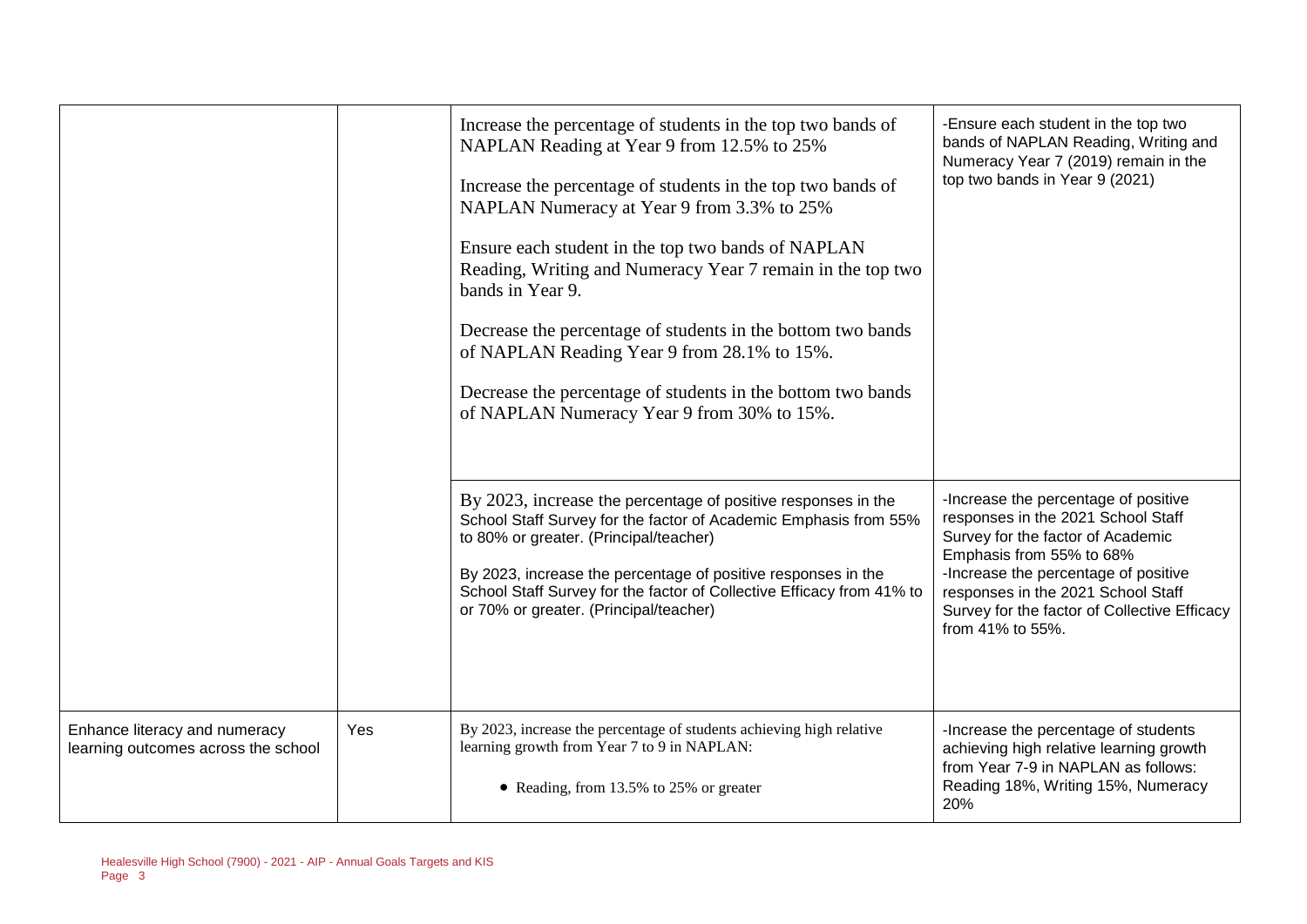|                                                                           |     | • Writing, from 5.7% to 25% or greater<br>• Numeracy, from 17.6% to 25% or greater.<br>$^\star.$                                                                                                                                                                                                   |                                                                                                                                                                                                                                                                                                             |
|---------------------------------------------------------------------------|-----|----------------------------------------------------------------------------------------------------------------------------------------------------------------------------------------------------------------------------------------------------------------------------------------------------|-------------------------------------------------------------------------------------------------------------------------------------------------------------------------------------------------------------------------------------------------------------------------------------------------------------|
|                                                                           |     | <b>MYLNS:</b><br>Progressive achievement test to reflect benchmark growth for<br>all MYLNS funded students.                                                                                                                                                                                        | -PAT results to show benchmark growth<br>for all MYLNS students.                                                                                                                                                                                                                                            |
|                                                                           |     | Achievement (Reading): % of students meeting or above<br>benchmark growth (Years 7-9) to increase from 65.7% to<br>80%.                                                                                                                                                                            | -Achievement (Reading): % of students<br>meeting or above benchmark growth<br>(Years 7-9) to increase to 72%                                                                                                                                                                                                |
| Improve student engagement in<br>learning and connectedness to<br>school. | Yes | Attitudes to School Survey<br>Increase the percentage of positive responses to the following factors:<br>• 'High expectations for success' from 67% to 80% or greater<br>• 'Sense of connectedness' from 48% to 75% or greater.<br>• 'Self-regulation and goal setting' from 53% to 80% or greater | Attitudes to School Survey<br>Increase the percentage of positive<br>responses to the following factors:<br>'High expectations for success' from 67%<br>to 75% or greater<br>•'Sense of connectedness' from 48% to<br>65% or greater.<br>.'Self-regulation and goal setting' from<br>53% to 65% or greater. |
|                                                                           |     | <b>Parent Opinion Survey</b><br>Increase the percentage of positive responses in the:<br>• General satisfaction factor from 68% to 82% or greater                                                                                                                                                  | <b>Parent Opinion Survey</b><br>Increase the percentage of positive<br>responses in the:                                                                                                                                                                                                                    |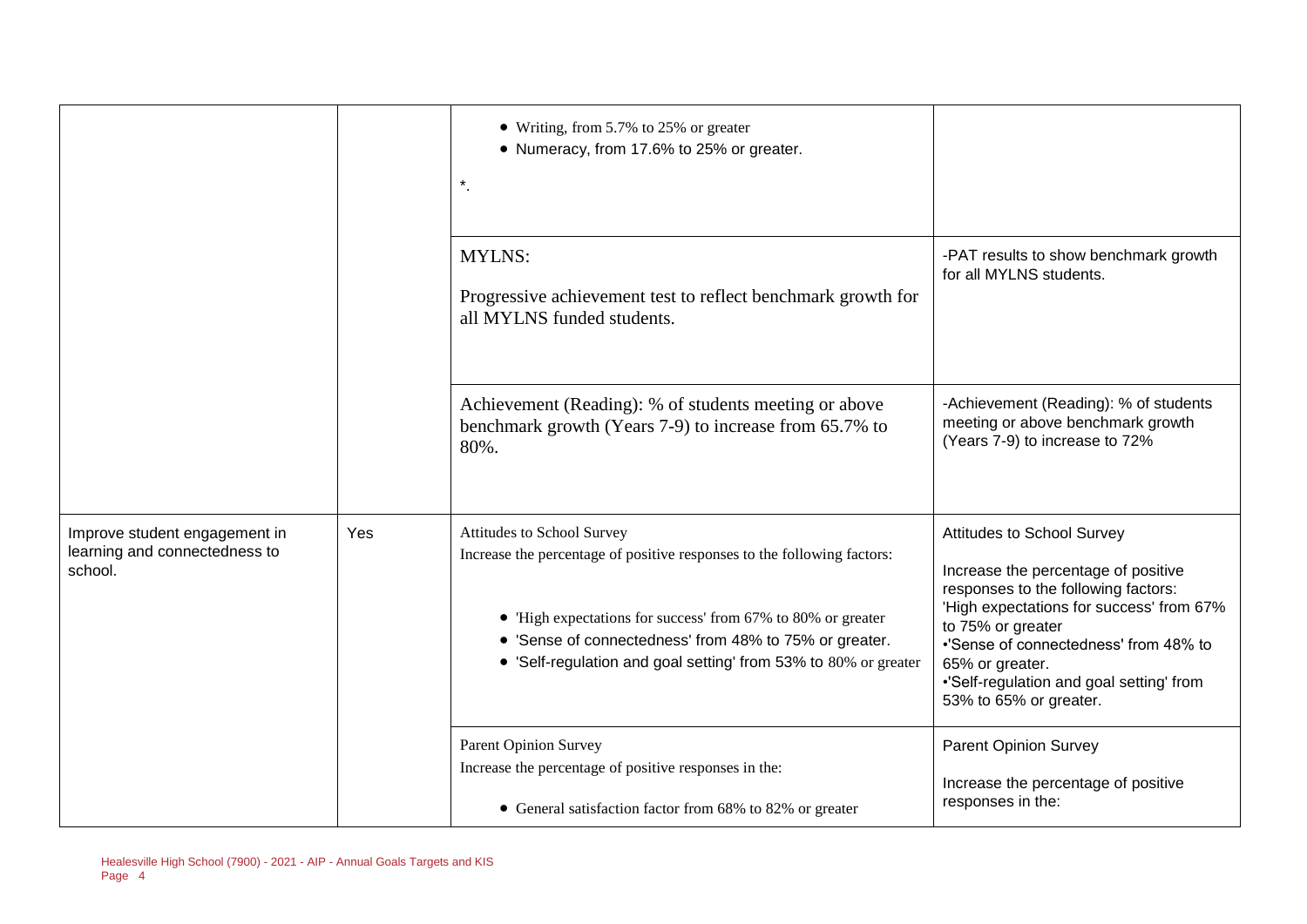| • School pride and confidence factor from 60% to 80% or<br>greater. | •General satisfaction factor from 68% to<br>75% or greater<br>•School pride and confidence factor from<br>60% to 70% or greater. |
|---------------------------------------------------------------------|----------------------------------------------------------------------------------------------------------------------------------|
| Attendance: Absence days per FTE                                    | Attendance: Absence days per FTE                                                                                                 |
| Year 7 - reduce from 17 to 14                                       | Year 7 - reduce from 17 to 16                                                                                                    |
| Year 8 - Reduce from 21 to 17                                       | Year 8 - Reduce from 21 to 19                                                                                                    |
| Year 9 - Reduce from 20 to 18                                       | Year 9 - Reduce from 20 to 19                                                                                                    |
| Year 10- Reduce from 18 to 16                                       | Year 10- Reduce from 18 to 17                                                                                                    |
| Year 11 - Maintain at or below range 10 to 12                       | Year 11 - Maintain at or below 10                                                                                                |
| Year 12 - Maintain below 10                                         | Year 12 - Maintain below 10                                                                                                      |
|                                                                     |                                                                                                                                  |

| Goal 1                                                                            | 2021 Priorities Goal                                                                                                                                                                                                                                                                                        |     |  |  |
|-----------------------------------------------------------------------------------|-------------------------------------------------------------------------------------------------------------------------------------------------------------------------------------------------------------------------------------------------------------------------------------------------------------|-----|--|--|
| 12 Month Target 1.1                                                               | -PAT data for literacy, numeracy and science shows 12 month's growth for participating students<br>-Teacher judgement for literacy and numeracy shows 12 month's growth for each student<br>-Reduction in absence days per student<br>-Increase the number of parents login into Compass on a weekly basis. |     |  |  |
| <b>Key Improvement Strategies</b><br>Is this KIS selected for focus this<br>year? |                                                                                                                                                                                                                                                                                                             |     |  |  |
| KIS <sub>1</sub>                                                                  | Learning, catch-up and extension priority                                                                                                                                                                                                                                                                   | Yes |  |  |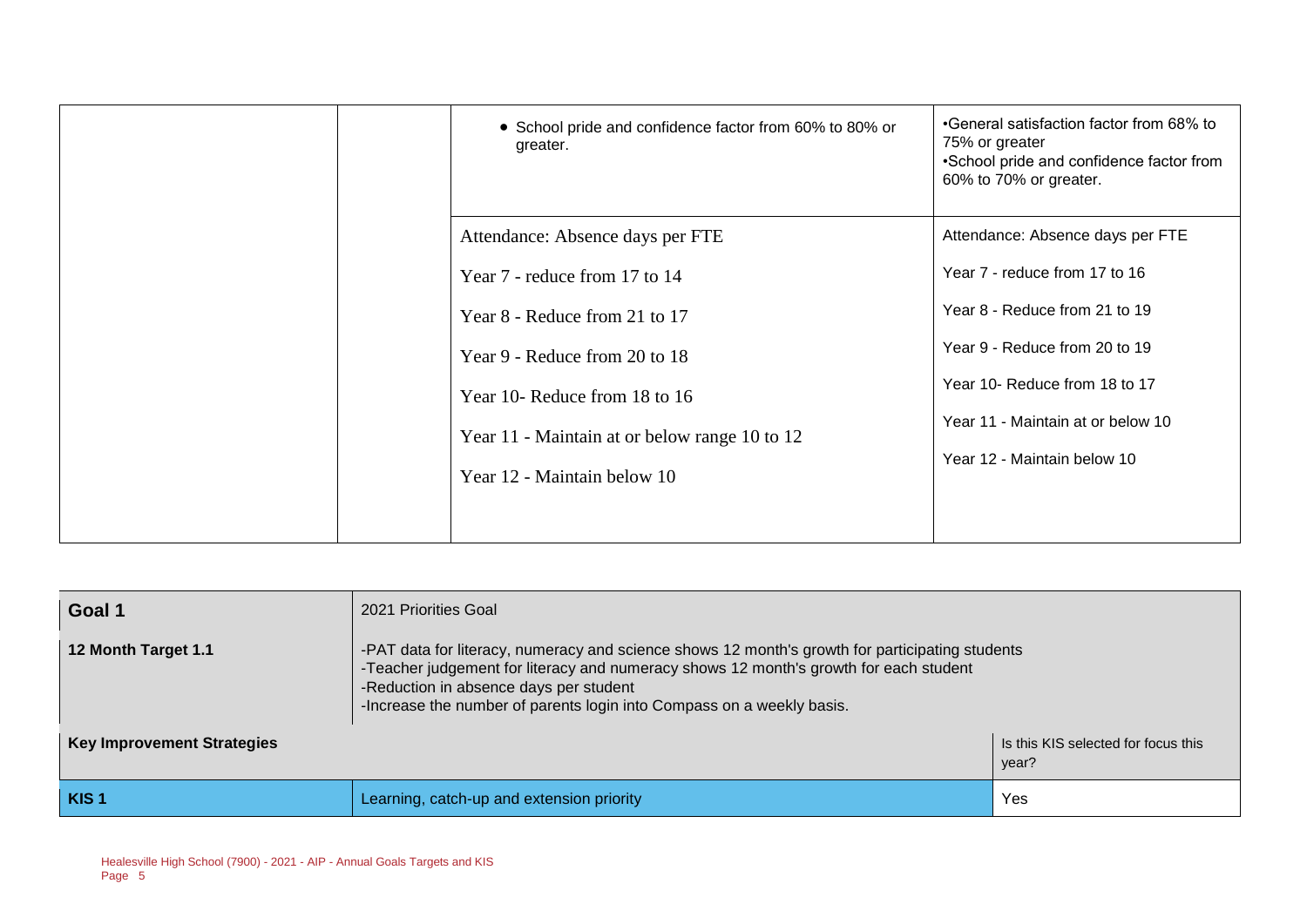| Curriculum planning and assessment                                                                                                                                                                                                                                                        |                                                                                                                                                                                                                                                                                   |                                              |  |  |
|-------------------------------------------------------------------------------------------------------------------------------------------------------------------------------------------------------------------------------------------------------------------------------------------|-----------------------------------------------------------------------------------------------------------------------------------------------------------------------------------------------------------------------------------------------------------------------------------|----------------------------------------------|--|--|
| KIS <sub>2</sub><br><b>Health and wellbeing</b>                                                                                                                                                                                                                                           | Happy, active and healthy kids priority                                                                                                                                                                                                                                           | Yes                                          |  |  |
| KIS <sub>3</sub><br><b>Building communities</b>                                                                                                                                                                                                                                           | Connected schools priority                                                                                                                                                                                                                                                        | Yes                                          |  |  |
| Explain why the school has selected this<br>KIS as a focus for this year. Please make<br>reference to the self-evaluation, relevant<br>school data, the progress against School<br>Strategic Plan (SSP) goals, targets, and the<br>diagnosis of issues requiring particular<br>attention. | Please leave this field empty. Schools are not required to provide a rationale as this is in line with system priorities for 2021.                                                                                                                                                |                                              |  |  |
| Goal 2                                                                                                                                                                                                                                                                                    | Ensure consistent and targeted teaching and learning practices across the school with an emphasis on extending students<br>capable of high achievement.                                                                                                                           |                                              |  |  |
| 12 Month Target 2.1                                                                                                                                                                                                                                                                       | -Increase the percentage of positive responses in the 2020 School Staff Survey for the factor of Professional Learning from<br>63% to 70%.                                                                                                                                        |                                              |  |  |
| 12 Month Target 2.2                                                                                                                                                                                                                                                                       | -Increase the VCE All Studies Median from 28 to 29<br>-Increase the percentage of students achieving a VCE subject study score of 40+ from 3% to 4%.                                                                                                                              |                                              |  |  |
| 12 Month Target 2.3                                                                                                                                                                                                                                                                       | -Ensure each student in the top two bands of NAPLAN Reading, Writing and Numeracy Year 7 (2019) remain in the top two<br>bands in Year 9 (2021)                                                                                                                                   |                                              |  |  |
| 12 Month Target 2.4                                                                                                                                                                                                                                                                       | -Increase the percentage of positive responses in the 2021 School Staff Survey for the factor of Academic Emphasis from 55%<br>to 68%<br>-Increase the percentage of positive responses in the 2021 School Staff Survey for the factor of Collective Efficacy from 41%<br>to 55%. |                                              |  |  |
| <b>Key Improvement Strategies</b>                                                                                                                                                                                                                                                         |                                                                                                                                                                                                                                                                                   | Is this KIS selected for focus this<br>year? |  |  |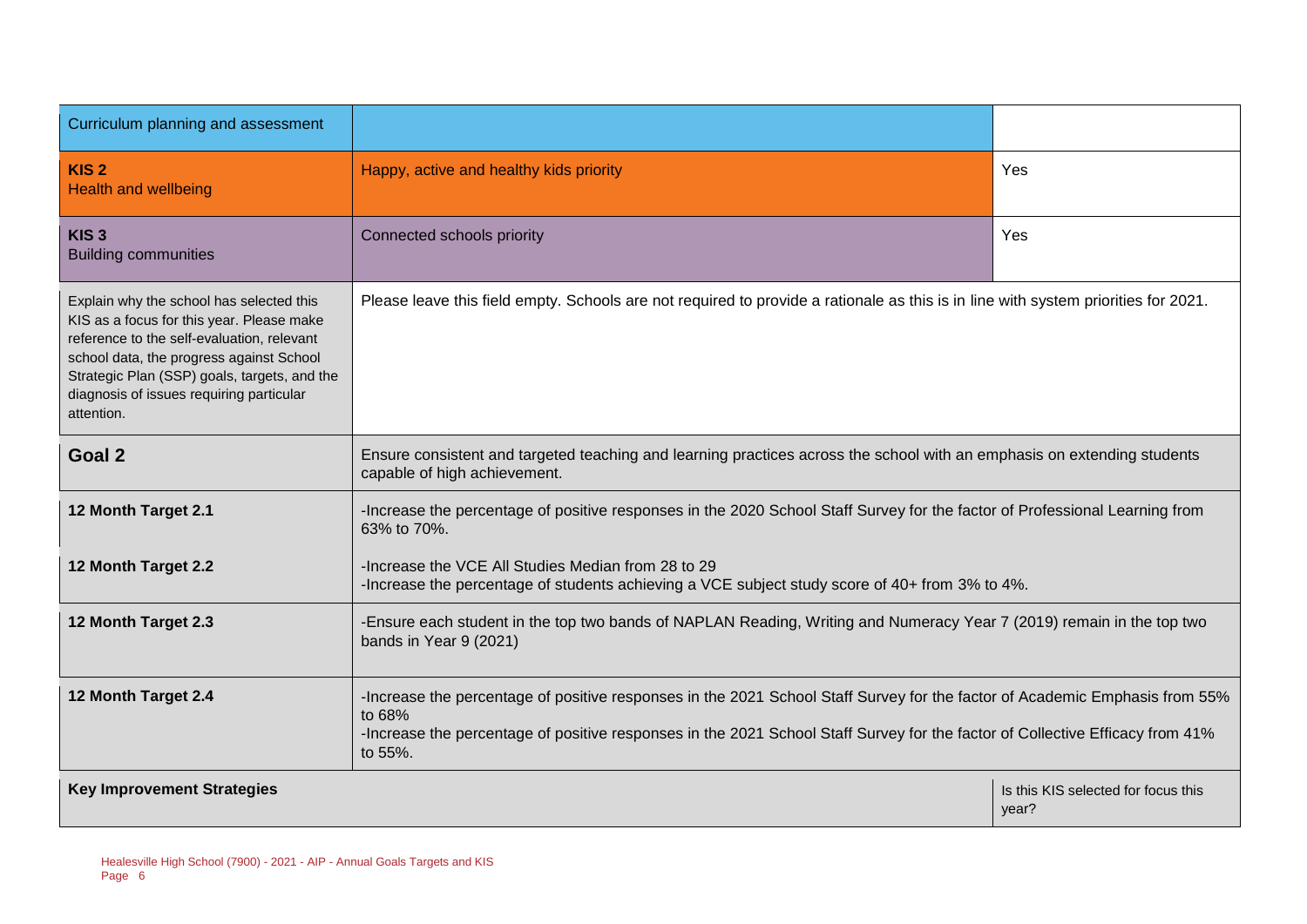| KIS <sub>1</sub><br>Vision, values and culture                                                                                                                                                                                                                                            | Implement strategies to ensure individual and collective accountability for and capacity to<br>improve student-learning outcomes                                                                                                                                                                                                                                                                                                                                                                                                                                                                                                         | Yes |  |  |  |
|-------------------------------------------------------------------------------------------------------------------------------------------------------------------------------------------------------------------------------------------------------------------------------------------|------------------------------------------------------------------------------------------------------------------------------------------------------------------------------------------------------------------------------------------------------------------------------------------------------------------------------------------------------------------------------------------------------------------------------------------------------------------------------------------------------------------------------------------------------------------------------------------------------------------------------------------|-----|--|--|--|
| KIS <sub>2</sub><br>Curriculum planning and assessment                                                                                                                                                                                                                                    | Develop staff and student capacity to use student achievement data for improved student<br>outcomes                                                                                                                                                                                                                                                                                                                                                                                                                                                                                                                                      | Yes |  |  |  |
| KIS <sub>3</sub><br><b>Building practice excellence</b>                                                                                                                                                                                                                                   | Develop a whole school strategy to extend and challenge students capable of high<br>academic achievement.                                                                                                                                                                                                                                                                                                                                                                                                                                                                                                                                | Yes |  |  |  |
| Explain why the school has selected this<br>KIS as a focus for this year. Please make<br>reference to the self-evaluation, relevant<br>school data, the progress against School<br>Strategic Plan (SSP) goals, targets, and the<br>diagnosis of issues requiring particular<br>attention. | Following the School Review of 2019 the Panel agreed on this goal as limited differentiation of learning was observed as well<br>as the decline in VCE and NAPLAN achievements The Panel agreed that school should strive to improve growth in student<br>achievement in school based assessments, in NAPLAN, Year 12 exit data and at VCE in both the All Studies Mean Score and<br>the number of students achieving subject study scores above 40. The Panel agreed that improving student learning growth<br>with emphasis on extending students capable of high achievement would be an important focus for the next strategic plan. |     |  |  |  |
| Goal 3                                                                                                                                                                                                                                                                                    | Enhance literacy and numeracy learning outcomes across the school                                                                                                                                                                                                                                                                                                                                                                                                                                                                                                                                                                        |     |  |  |  |
| 12 Month Target 3.1<br>-Increase the percentage of students achieving high relative learning growth from Year 7-9 in NAPLAN as follows:<br>Reading 18%, Writing 15%, Numeracy 20%                                                                                                         |                                                                                                                                                                                                                                                                                                                                                                                                                                                                                                                                                                                                                                          |     |  |  |  |
| 12 Month Target 3.2                                                                                                                                                                                                                                                                       | -PAT results to show benchmark growth for all MYLNS students.                                                                                                                                                                                                                                                                                                                                                                                                                                                                                                                                                                            |     |  |  |  |
| 12 Month Target 3.3                                                                                                                                                                                                                                                                       | -Achievement (Reading): % of students meeting or above benchmark growth (Years 7-9) to increase to 72%                                                                                                                                                                                                                                                                                                                                                                                                                                                                                                                                   |     |  |  |  |
| <b>Key Improvement Strategies</b>                                                                                                                                                                                                                                                         | Is this KIS selected for focus this<br>year?                                                                                                                                                                                                                                                                                                                                                                                                                                                                                                                                                                                             |     |  |  |  |
| KIS <sub>1</sub><br><b>Building practice excellence</b>                                                                                                                                                                                                                                   | Develop and enhance strategies to enable teachers to better teach to each student's point<br>of need.                                                                                                                                                                                                                                                                                                                                                                                                                                                                                                                                    | No  |  |  |  |
|                                                                                                                                                                                                                                                                                           |                                                                                                                                                                                                                                                                                                                                                                                                                                                                                                                                                                                                                                          |     |  |  |  |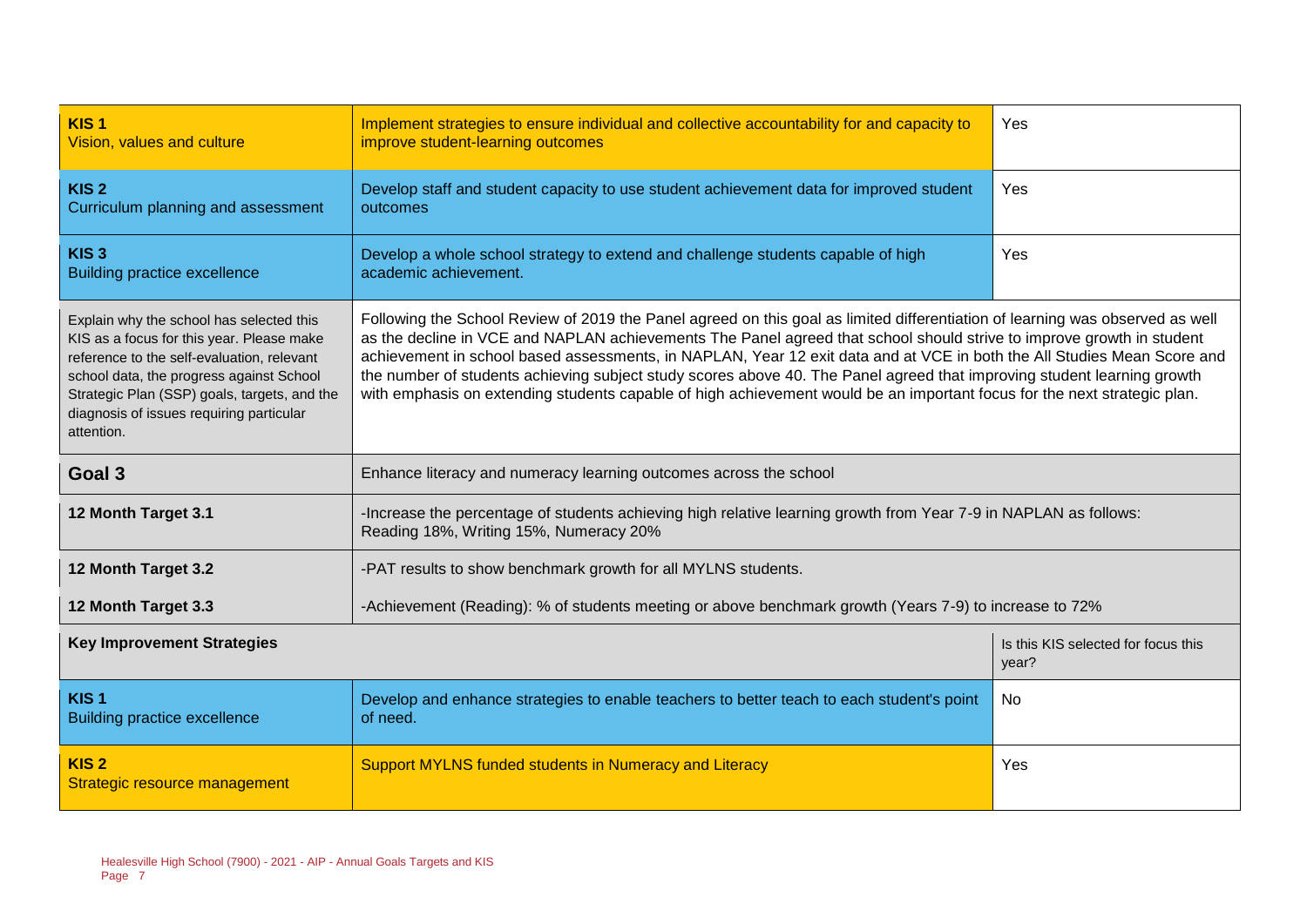| KIS <sub>3</sub><br><b>Building practice excellence</b>                                                                                                                                                                                                                                   | Further enhance literacy strategy across the school.                                                                                                                                                                                                                                                   | Yes |  |  |  |
|-------------------------------------------------------------------------------------------------------------------------------------------------------------------------------------------------------------------------------------------------------------------------------------------|--------------------------------------------------------------------------------------------------------------------------------------------------------------------------------------------------------------------------------------------------------------------------------------------------------|-----|--|--|--|
| Explain why the school has selected this<br>KIS as a focus for this year. Please make<br>reference to the self-evaluation, relevant<br>school data, the progress against School<br>Strategic Plan (SSP) goals, targets, and the<br>diagnosis of issues requiring particular<br>attention. | High relative learning growth was seen as an area of improvement.<br>MYLNS initiative data analysis to measure effectiveness of resource allocation and program implementation is a departmental<br>focus.                                                                                             |     |  |  |  |
| Goal 4                                                                                                                                                                                                                                                                                    | Improve student engagement in learning and connectedness to school.                                                                                                                                                                                                                                    |     |  |  |  |
| 12 Month Target 4.1                                                                                                                                                                                                                                                                       | <b>Attitudes to School Survey</b><br>Increase the percentage of positive responses to the following factors:<br>'High expectations for success' from 67% to 75% or greater<br>•'Sense of connectedness' from 48% to 65% or greater.<br>.'Self-regulation and goal setting' from 53% to 65% or greater. |     |  |  |  |
| 12 Month Target 4.2                                                                                                                                                                                                                                                                       | <b>Parent Opinion Survey</b><br>Increase the percentage of positive responses in the:<br>•General satisfaction factor from 68% to 75% or greater<br>•School pride and confidence factor from 60% to 70% or greater.                                                                                    |     |  |  |  |
| 12 Month Target 4.3                                                                                                                                                                                                                                                                       | Attendance: Absence days per FTE<br>Year 7 - reduce from 17 to 16<br>Year 8 - Reduce from 21 to 19<br>Year 9 - Reduce from 20 to 19<br>Year 10- Reduce from 18 to 17                                                                                                                                   |     |  |  |  |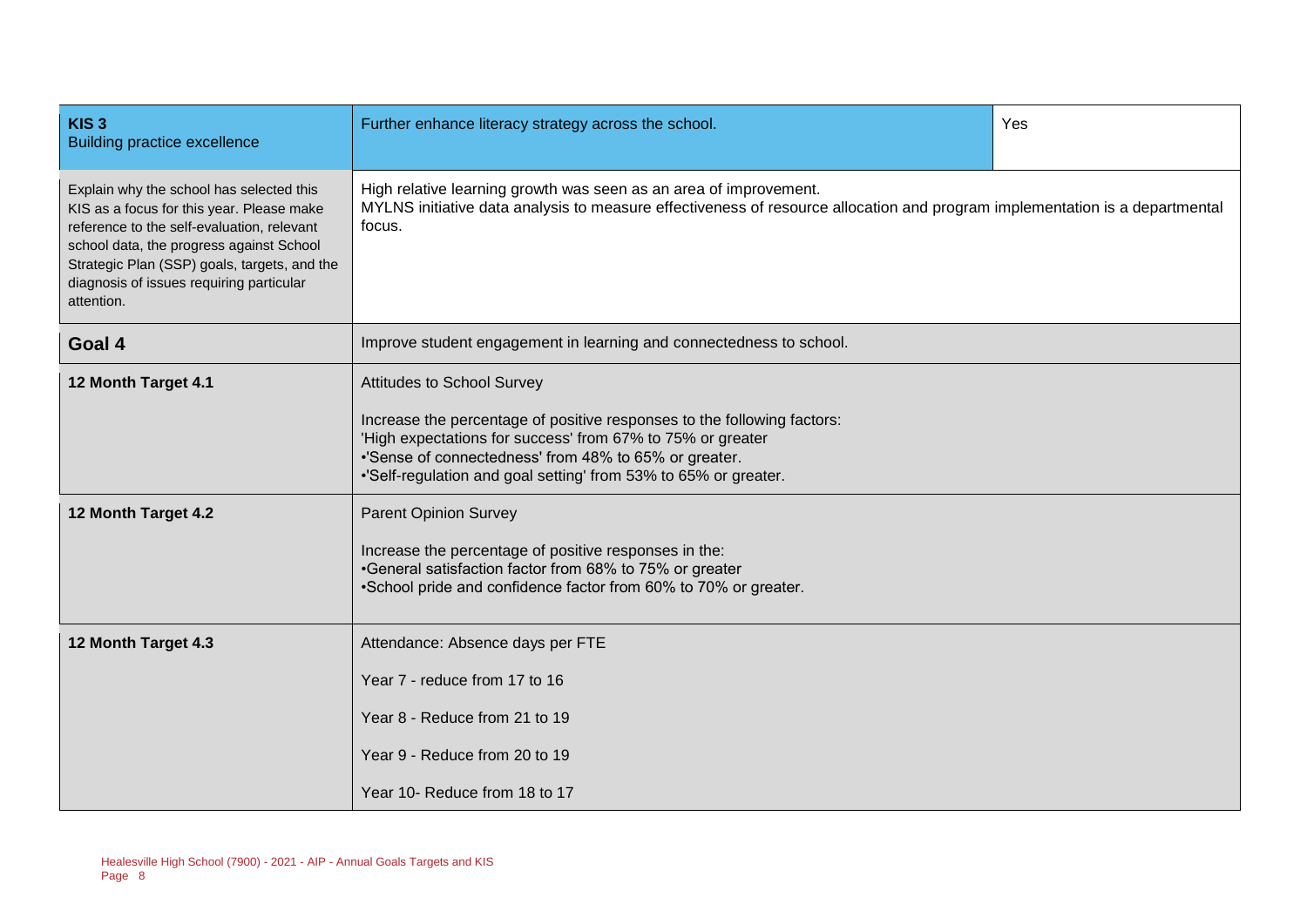|                                                                                                                                                                                                                                                                                           | Year 11 - Maintain at or below 10<br>Year 12 - Maintain below 10                                                                                                                                                                                                                                                                                                                                                                                                                                                                                                                                                                                                                                                                                                                                                                                                                                                                                                                                                                                                                                                                                                                                            |                                              |  |  |
|-------------------------------------------------------------------------------------------------------------------------------------------------------------------------------------------------------------------------------------------------------------------------------------------|-------------------------------------------------------------------------------------------------------------------------------------------------------------------------------------------------------------------------------------------------------------------------------------------------------------------------------------------------------------------------------------------------------------------------------------------------------------------------------------------------------------------------------------------------------------------------------------------------------------------------------------------------------------------------------------------------------------------------------------------------------------------------------------------------------------------------------------------------------------------------------------------------------------------------------------------------------------------------------------------------------------------------------------------------------------------------------------------------------------------------------------------------------------------------------------------------------------|----------------------------------------------|--|--|
| <b>Key Improvement Strategies</b>                                                                                                                                                                                                                                                         |                                                                                                                                                                                                                                                                                                                                                                                                                                                                                                                                                                                                                                                                                                                                                                                                                                                                                                                                                                                                                                                                                                                                                                                                             | Is this KIS selected for focus this<br>year? |  |  |
| KIS <sub>1</sub><br>Vision, values and culture                                                                                                                                                                                                                                            | Develop a plan to evaluate and upgrade the school's vision, mission and values that<br>involves all member of the school community                                                                                                                                                                                                                                                                                                                                                                                                                                                                                                                                                                                                                                                                                                                                                                                                                                                                                                                                                                                                                                                                          | Yes                                          |  |  |
| KIS <sub>2</sub><br>Empowering students and building<br>school pride                                                                                                                                                                                                                      | Regularly recognize and celebrate student achievement in order to instill a sense of school<br>pride for all members of the school community.                                                                                                                                                                                                                                                                                                                                                                                                                                                                                                                                                                                                                                                                                                                                                                                                                                                                                                                                                                                                                                                               | No.                                          |  |  |
| KIS <sub>3</sub><br>Setting expectations and promoting<br><i>inclusion</i>                                                                                                                                                                                                                | Develop and implement a plan to enhance student agency.                                                                                                                                                                                                                                                                                                                                                                                                                                                                                                                                                                                                                                                                                                                                                                                                                                                                                                                                                                                                                                                                                                                                                     | No.                                          |  |  |
| Explain why the school has selected this<br>KIS as a focus for this year. Please make<br>reference to the self-evaluation, relevant<br>school data, the progress against School<br>Strategic Plan (SSP) goals, targets, and the<br>diagnosis of issues requiring particular<br>attention. | The Panel agreed that the school should increase opportunities for students to be involved in decision making and access to a<br>range of structured leadership roles to provide them with opportunities to develop a range of skills, including communication<br>and decision making. The Panel also recommended agreed that encouraging students to take responsibility and ownership of<br>their learning would improve student engagement and wellbeing. The goal was suggested after considering the feedback in<br>fieldwork from students and teachers and the data in the Attitudes to Schools Surveys from 2017 and 2018, that increasing<br>student ownership of their learning would be a key goal to ensure students have positive school experiences.<br>The Panel suggested this goal to build pride and connectedness, would ensure that there are regular opportunities through<br>school assemblies, classroom presentations and newsletters for sharing and celebrating student and school achievements. It<br>also recommended that students, teachers and parents/carers work together to reinforce high expectations for learning and<br>behaviour and celebrate student achievements. |                                              |  |  |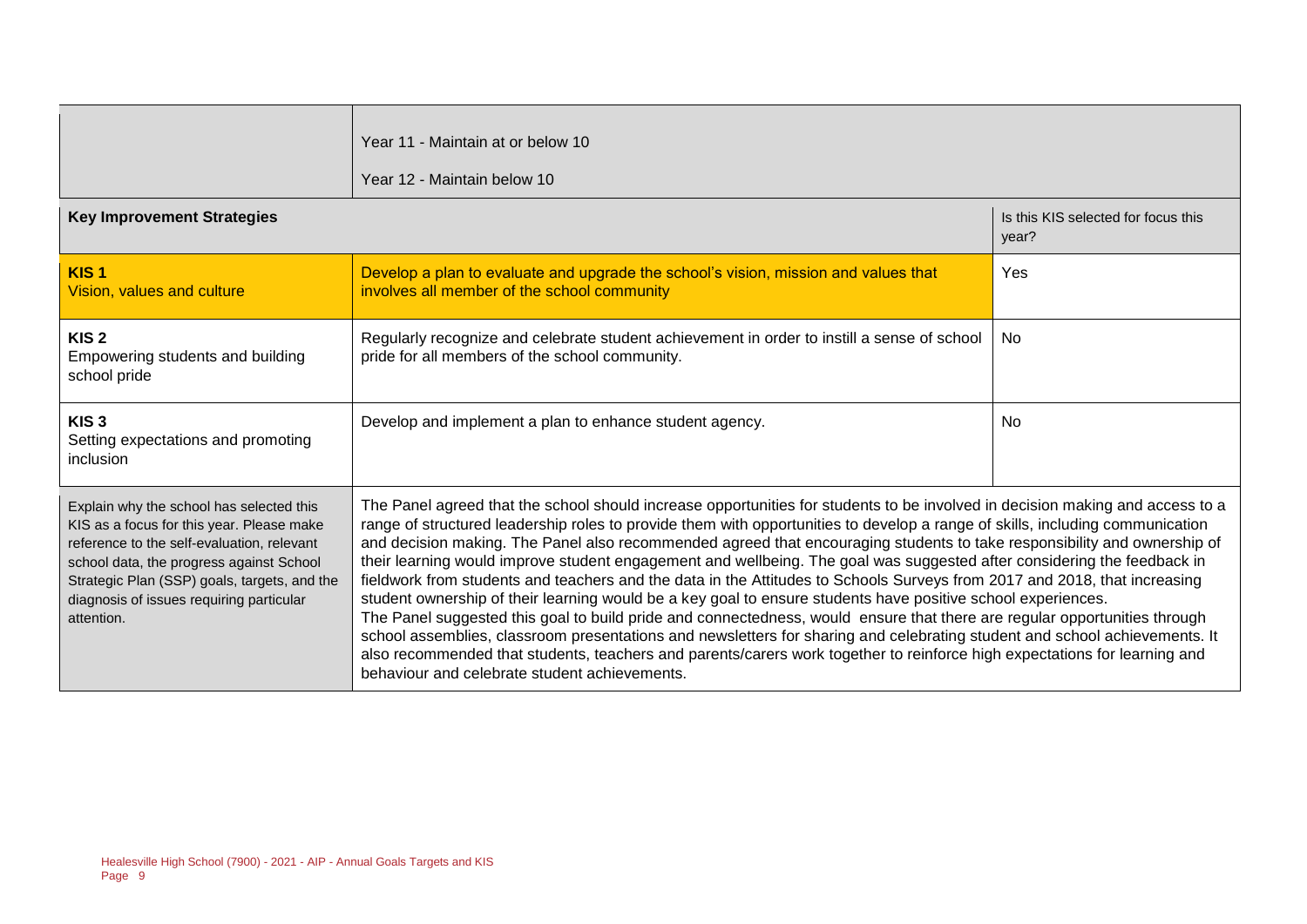#### **Define Actions, Outcomes and Activities**

| Goal 1                                                    | 2021 Priorities Goal                                                                                                                                                                                                                                                                                        |                                                                                                                       |                                 |                                  |                                                                |
|-----------------------------------------------------------|-------------------------------------------------------------------------------------------------------------------------------------------------------------------------------------------------------------------------------------------------------------------------------------------------------------|-----------------------------------------------------------------------------------------------------------------------|---------------------------------|----------------------------------|----------------------------------------------------------------|
| 12 Month Target 1.1                                       | -PAT data for literacy, numeracy and science shows 12 month's growth for participating students<br>-Teacher judgement for literacy and numeracy shows 12 month's growth for each student<br>-Reduction in absence days per student<br>-Increase the number of parents login into Compass on a weekly basis. |                                                                                                                       |                                 |                                  |                                                                |
| KIS <sub>1</sub><br>Curriculum planning and<br>assessment | Learning, catch-up and extension priority                                                                                                                                                                                                                                                                   |                                                                                                                       |                                 |                                  |                                                                |
| <b>Actions</b>                                            |                                                                                                                                                                                                                                                                                                             | Develop and implement an assessment plan to identify students to participate in the program and monitor their growth. |                                 |                                  |                                                                |
| <b>Outcomes</b>                                           | Students will experience success and celebrate the acquisition of knowledge. Teachers will provide students with the opportunity to<br>work at their level using differentiated resources.                                                                                                                  |                                                                                                                       |                                 |                                  |                                                                |
| <b>Success Indicators</b>                                 |                                                                                                                                                                                                                                                                                                             | A documented assessment schedule and evidence of teachers inputting data and moderating assessments.                  |                                 |                                  |                                                                |
| <b>Activities and Milestones</b>                          |                                                                                                                                                                                                                                                                                                             | Who                                                                                                                   | Is this a PL<br><b>Priority</b> | When                             | <b>Budget</b>                                                  |
| Appoint a tutor lead.                                     |                                                                                                                                                                                                                                                                                                             | $\triangleright$ Principal                                                                                            | $\square$ PLP<br>Priority       | from:<br>Term 1<br>to:<br>Term 1 | \$15,000.00<br>$\triangleright$ Equity funding will<br>be used |
| Identify students to be involved in the program.          |                                                                                                                                                                                                                                                                                                             | ☑ School Leadership Team                                                                                              | $\Box$ PLP<br>Priority          | from:<br>Term 1<br>to:<br>Term 1 | \$0.00<br>$\Box$ Equity funding will<br>be used                |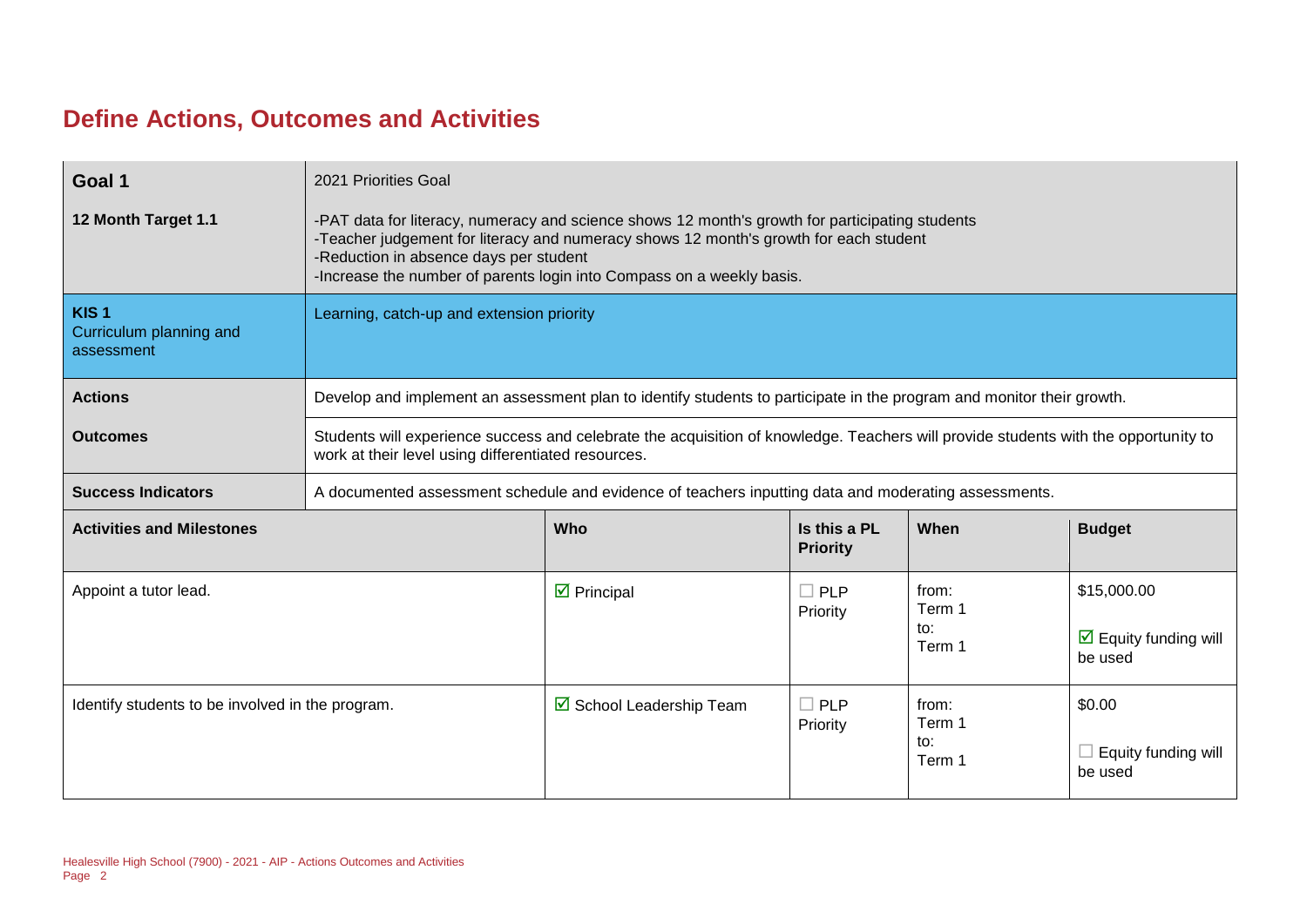| Develop a schedule of classes.                                                           |                                                     | ☑ School Leadership Team                                                                                                        | $\Box$ PLP<br>Priority          | from:<br>Term 1<br>to:<br>Term 4 | \$0.00<br>Equity funding will<br>be used       |
|------------------------------------------------------------------------------------------|-----------------------------------------------------|---------------------------------------------------------------------------------------------------------------------------------|---------------------------------|----------------------------------|------------------------------------------------|
| Employ suitable tutors.                                                                  |                                                     | $\triangleright$ Principal                                                                                                      | $\Box$ PLP<br>Priority          | from:<br>Term 1<br>to:<br>Term 1 | \$130,000.00<br>Equity funding will<br>be used |
| KIS <sub>2</sub><br><b>Health and wellbeing</b>                                          | Happy, active and healthy kids priority             |                                                                                                                                 |                                 |                                  |                                                |
| <b>Actions</b>                                                                           | school pastoral care program.                       | Establish and embed routines and prioritise time in the school day and classes to revisit these regularly. Embed and strengthen |                                 |                                  |                                                |
| <b>Outcomes</b>                                                                          |                                                     | Teachers, leaders and the school community will share a common understanding of the whole school approach to wellbeing.         |                                 |                                  |                                                |
| <b>Success Indicators</b>                                                                | Documentation of frameworks, policies and programs. |                                                                                                                                 |                                 |                                  |                                                |
| <b>Activities and Milestones</b>                                                         |                                                     | Who                                                                                                                             | Is this a PL<br><b>Priority</b> | When                             | <b>Budget</b>                                  |
| Develop Connect groups and create a schedule for this program in<br>2021.                |                                                     | $\triangleright$ Assistant Principal                                                                                            | $\Box$ PLP<br>Priority          | from:<br>Term 1<br>to:<br>Term 1 | \$5,000.00<br>Equity funding will<br>be used   |
| Find opportunities for year level events and for students to connect<br>with each other. |                                                     | $\triangleright$ Leadership Team                                                                                                | $\Box$ PLP<br>Priority          | from:<br>Term 1<br>to:<br>Term 4 | \$5,000.00<br>Equity funding will<br>be used   |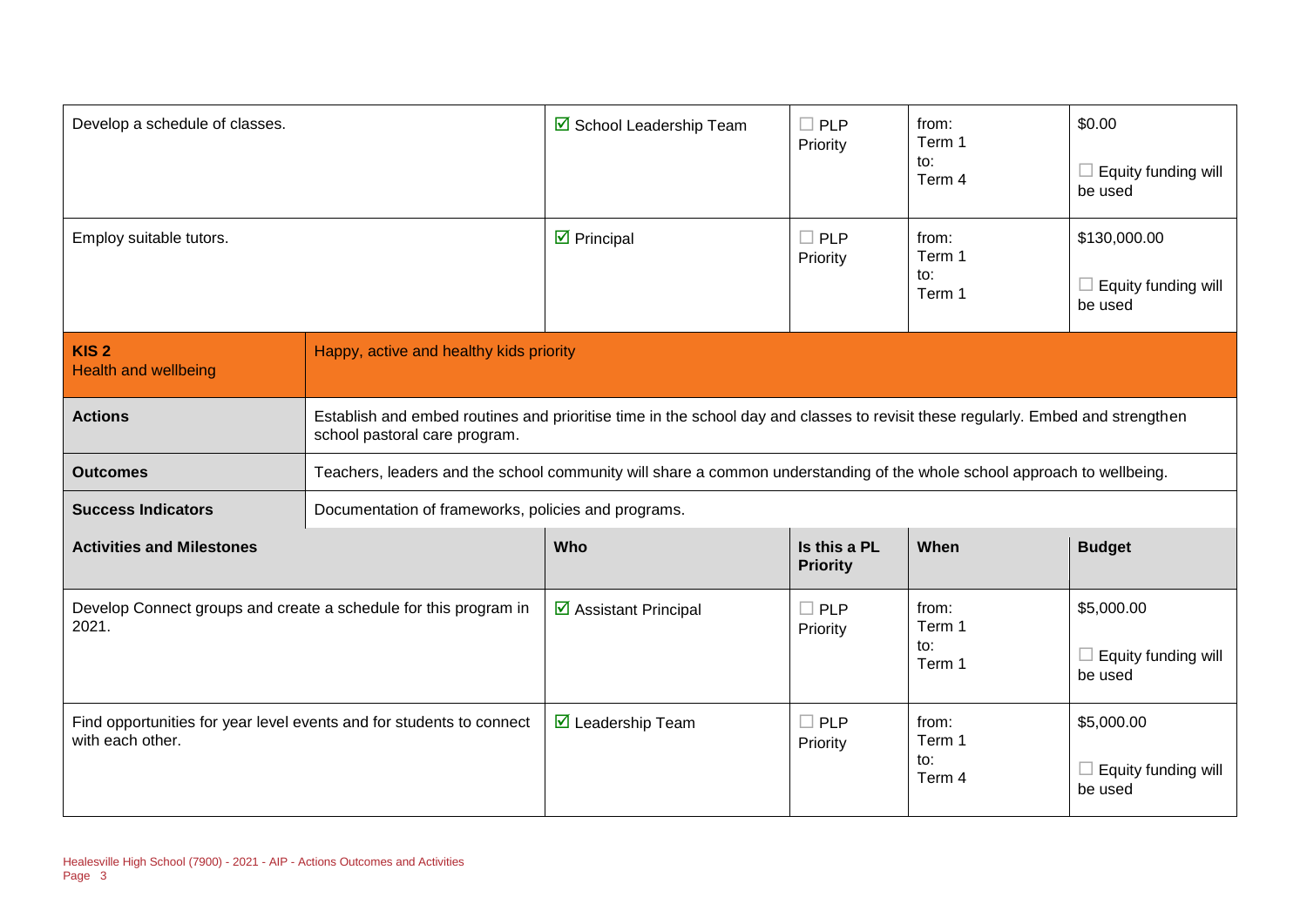| KIS <sub>3</sub><br><b>Building communities</b>                               | Connected schools priority                                                                                                                                    |                                                                                                |                        |                                  |                                                                      |
|-------------------------------------------------------------------------------|---------------------------------------------------------------------------------------------------------------------------------------------------------------|------------------------------------------------------------------------------------------------|------------------------|----------------------------------|----------------------------------------------------------------------|
| <b>Actions</b>                                                                | Strengthen and embed the school-wide approach to communication with parents, carers, incorporating ways in which schools<br>connected during remote learning. |                                                                                                |                        |                                  |                                                                      |
| <b>Outcomes</b>                                                               | The wider community will feel welcome in the school.                                                                                                          |                                                                                                |                        |                                  |                                                                      |
| <b>Success Indicators</b>                                                     | Whole school surveys.                                                                                                                                         |                                                                                                |                        |                                  |                                                                      |
| <b>Activities and Milestones</b>                                              | Who<br>Is this a PL<br><b>Priority</b>                                                                                                                        |                                                                                                |                        | When                             | <b>Budget</b>                                                        |
| Allocation of time for school community connection.                           |                                                                                                                                                               | $\triangleright$ Leadership Team                                                               | $\Box$ PLP<br>Priority | from:<br>Term 1<br>to:<br>Term 4 | \$2,000.00<br>$\overline{\mathbf{M}}$ Equity funding will<br>be used |
| Expand community access to school information via various media<br>platforms. |                                                                                                                                                               | ◘ Leadership Team                                                                              | $\Box$ PLP<br>Priority | from:<br>Term 1<br>to:<br>Term 4 | \$5,000.00<br>Equity funding will<br>be used                         |
| Goal 2                                                                        | Ensure consistent and targeted teaching and learning practices across the school with an emphasis on extending students capable<br>of high achievement.       |                                                                                                |                        |                                  |                                                                      |
| 12 Month Target 2.1                                                           | -Increase the percentage of positive responses in the 2020 School Staff Survey for the factor of Professional Learning from 63% to<br>70%.                    |                                                                                                |                        |                                  |                                                                      |
| 12 Month Target 2.2                                                           | -Increase the VCE All Studies Median from 28 to 29                                                                                                            | -Increase the percentage of students achieving a VCE subject study score of 40+ from 3% to 4%. |                        |                                  |                                                                      |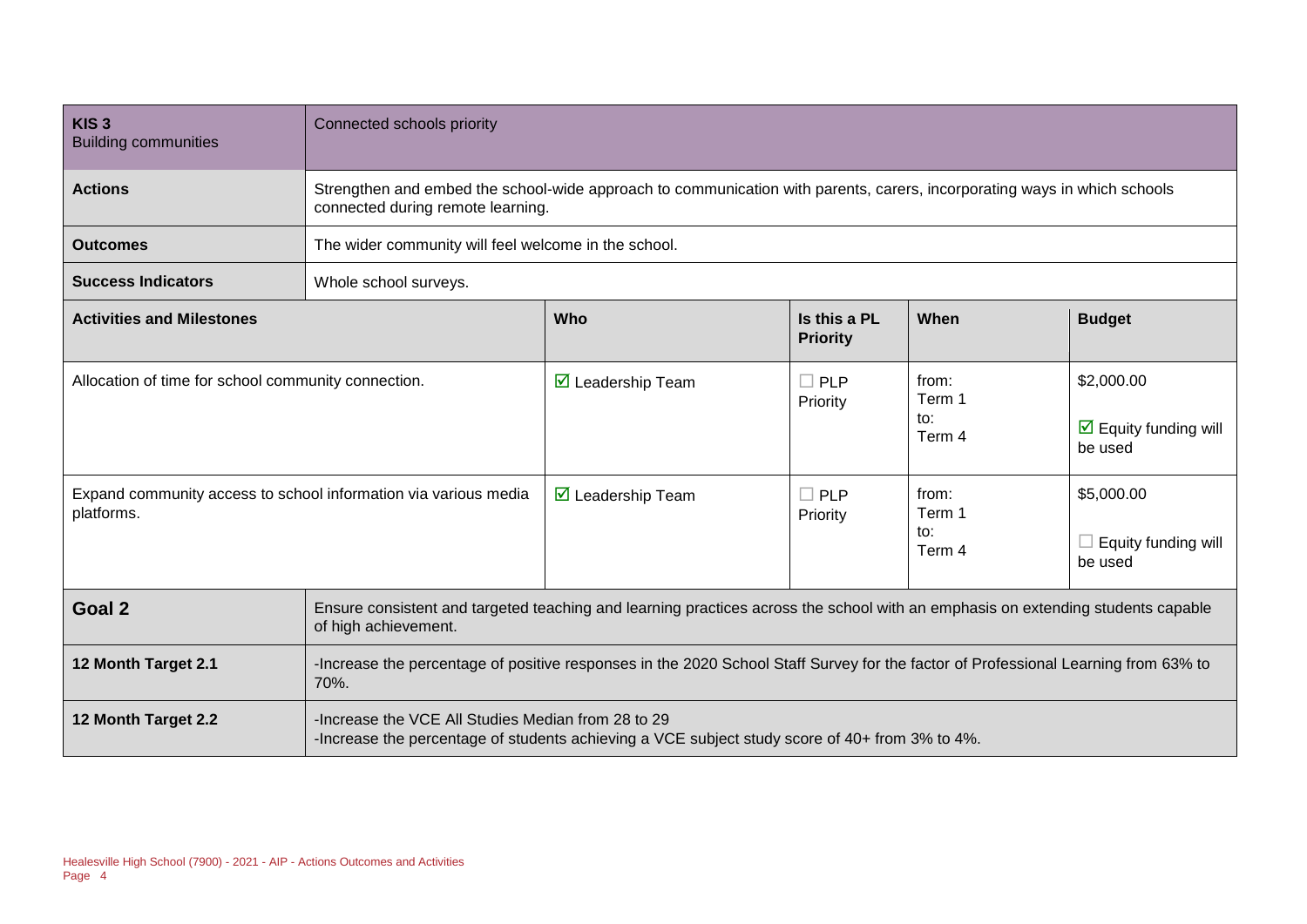| 12 Month Target 2.3                                                                                       | -Ensure each student in the top two bands of NAPLAN Reading, Writing and Numeracy Year 7 (2019) remain in the top two bands in<br>Year 9 (2021)                                                                                                                                                                                                                                    |                                                                                                                                   |                                 |                                  |                                                                       |  |
|-----------------------------------------------------------------------------------------------------------|------------------------------------------------------------------------------------------------------------------------------------------------------------------------------------------------------------------------------------------------------------------------------------------------------------------------------------------------------------------------------------|-----------------------------------------------------------------------------------------------------------------------------------|---------------------------------|----------------------------------|-----------------------------------------------------------------------|--|
| 12 Month Target 2.4                                                                                       | -Increase the percentage of positive responses in the 2021 School Staff Survey for the factor of Academic Emphasis from 55% to<br>68%<br>-Increase the percentage of positive responses in the 2021 School Staff Survey for the factor of Collective Efficacy from 41% to 55%.                                                                                                     |                                                                                                                                   |                                 |                                  |                                                                       |  |
| KIS <sub>1</sub><br>Vision, values and culture                                                            |                                                                                                                                                                                                                                                                                                                                                                                    | Implement strategies to ensure individual and collective accountability for and capacity to improve student-learning outcomes     |                                 |                                  |                                                                       |  |
| <b>Actions</b>                                                                                            | -Implement Learning Walks                                                                                                                                                                                                                                                                                                                                                          | -Reinvigorate the HHS Instructional Model                                                                                         |                                 |                                  |                                                                       |  |
| <b>Outcomes</b>                                                                                           | Staff will become more accustomed to their colleagues coming into their rooms and will be comfortable sharing their practice with<br>others. Teachers will receive meaningful feedback and this will encourage reflection and improvements to their practice. Instruction<br>will consistently connect to the HHS Instructional Model and this will be visible in every classroom. |                                                                                                                                   |                                 |                                  |                                                                       |  |
| <b>Success Indicators</b>                                                                                 | 70%.                                                                                                                                                                                                                                                                                                                                                                               | Increase the percentage of positive responses in the 2021 School Staff Survey for the factor of Professional Learning from 63% to |                                 |                                  |                                                                       |  |
| <b>Activities and Milestones</b>                                                                          |                                                                                                                                                                                                                                                                                                                                                                                    | Who                                                                                                                               | Is this a PL<br><b>Priority</b> | When                             | <b>Budget</b>                                                         |  |
| Continue to develop a process for Learning Walks, including<br>specific foci for this activity.           |                                                                                                                                                                                                                                                                                                                                                                                    | $\triangleright$ Leading Teacher(s)                                                                                               | $\overline{M}$ PLP<br>Priority  | from:<br>Term 1<br>to:<br>Term 4 | \$22,000.00<br>$\overline{\mathbf{y}}$ Equity funding will<br>be used |  |
| Develop and implement a process for the delivery of meaningful<br>feedback resulting from Learning Walks. |                                                                                                                                                                                                                                                                                                                                                                                    | $\triangleright$ Leading Teacher(s)                                                                                               | $\overline{M}$ PLP<br>Priority  | from:<br>Term 1<br>to:<br>Term 4 | \$10,000.00<br>$\triangleright$ Equity funding will<br>be used        |  |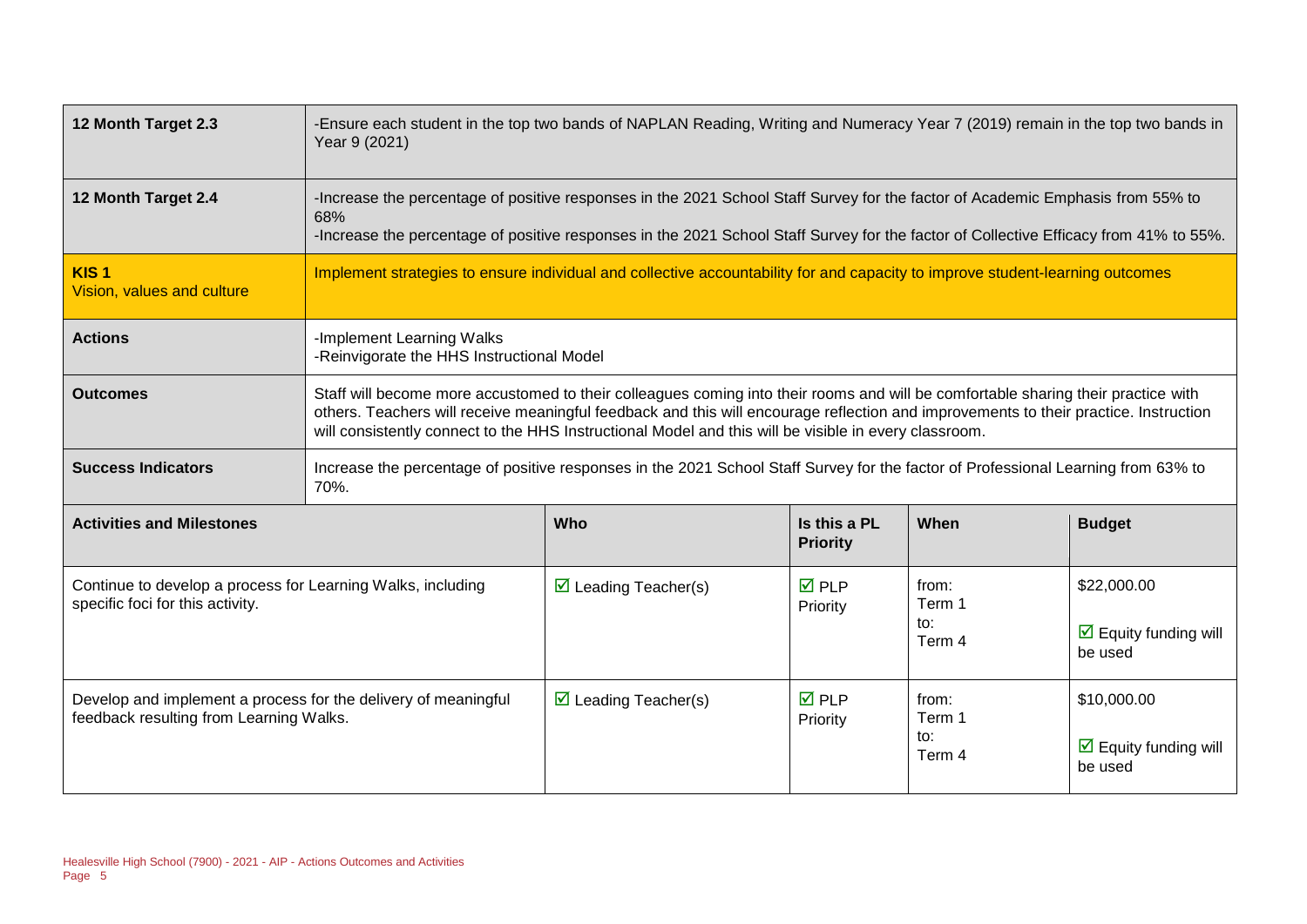| Deliver Professional Learning related to each category of the HHS<br>Instructional Model.                                                                             |                                                                                                                                                                                                                                                                                                                                                                                                                                                                                                                                                                                                                                                                                                                                                                                                                                   | $\triangleright$ Leading Teacher(s)                                                                                                                                | <b>☑</b> PLP<br>Priority        | from:<br>Term 1<br>to:<br>Term 4 | \$5,000.00<br>Equity funding will<br>be used |  |
|-----------------------------------------------------------------------------------------------------------------------------------------------------------------------|-----------------------------------------------------------------------------------------------------------------------------------------------------------------------------------------------------------------------------------------------------------------------------------------------------------------------------------------------------------------------------------------------------------------------------------------------------------------------------------------------------------------------------------------------------------------------------------------------------------------------------------------------------------------------------------------------------------------------------------------------------------------------------------------------------------------------------------|--------------------------------------------------------------------------------------------------------------------------------------------------------------------|---------------------------------|----------------------------------|----------------------------------------------|--|
| KIS <sub>2</sub><br>Curriculum planning and<br>assessment                                                                                                             | Develop staff and student capacity to use student achievement data for improved student outcomes                                                                                                                                                                                                                                                                                                                                                                                                                                                                                                                                                                                                                                                                                                                                  |                                                                                                                                                                    |                                 |                                  |                                              |  |
| <b>Actions</b>                                                                                                                                                        |                                                                                                                                                                                                                                                                                                                                                                                                                                                                                                                                                                                                                                                                                                                                                                                                                                   | All students in Year 7-9 will complete a data card that includes their previous achievement for; NAPLAN, PAT and Victorian<br>Curriculum Teacher Judgement levels. |                                 |                                  |                                              |  |
| <b>Outcomes</b>                                                                                                                                                       | -Junior students will have a greater understanding of their own data. They will have the ability to measure their own growth and this<br>will encourage them to see the relevance of high stake tests and improve their engagement with programs like NAPLAN and PAT.<br>Following their interviews, they will have a better awareness of the things they need to be doing and the skills they need to be<br>developing to ensure academic growth occurs.<br>-Staff will have a better awareness of the students in their class and their individual data. They will adapt their teaching to respond to<br>individuals or groups of students within their class<br>-Leaders will have a better awareness of the growth of cohorts and individuals and they will reflect on this when making further plans<br>related to this KIS. |                                                                                                                                                                    |                                 |                                  |                                              |  |
| <b>Success Indicators</b>                                                                                                                                             | Completion of data cards and data interviews for all students in Year 7-9.<br>Meeting minutes will show the use of data to guide Professional Learning Communities and their inquiries.<br>A key focus for one student free day will be data and responding to this.                                                                                                                                                                                                                                                                                                                                                                                                                                                                                                                                                              |                                                                                                                                                                    |                                 |                                  |                                              |  |
| <b>Activities and Milestones</b>                                                                                                                                      |                                                                                                                                                                                                                                                                                                                                                                                                                                                                                                                                                                                                                                                                                                                                                                                                                                   | Who                                                                                                                                                                | Is this a PL<br><b>Priority</b> | When                             | <b>Budget</b>                                |  |
| All students in Year 7-9 will complete a data card that includes their<br>previous achievement for; NAPLAN, PAT and Victorian Curriculum<br>Teacher Judgement levels. |                                                                                                                                                                                                                                                                                                                                                                                                                                                                                                                                                                                                                                                                                                                                                                                                                                   | $\triangleright$ Assistant Principal<br>$\triangleright$ Leading Teacher(s)                                                                                        | $\Box$ PLP<br>Priority          | from:<br>Term 1<br>to:<br>Term 4 | \$2,000.00<br>Equity funding will<br>be used |  |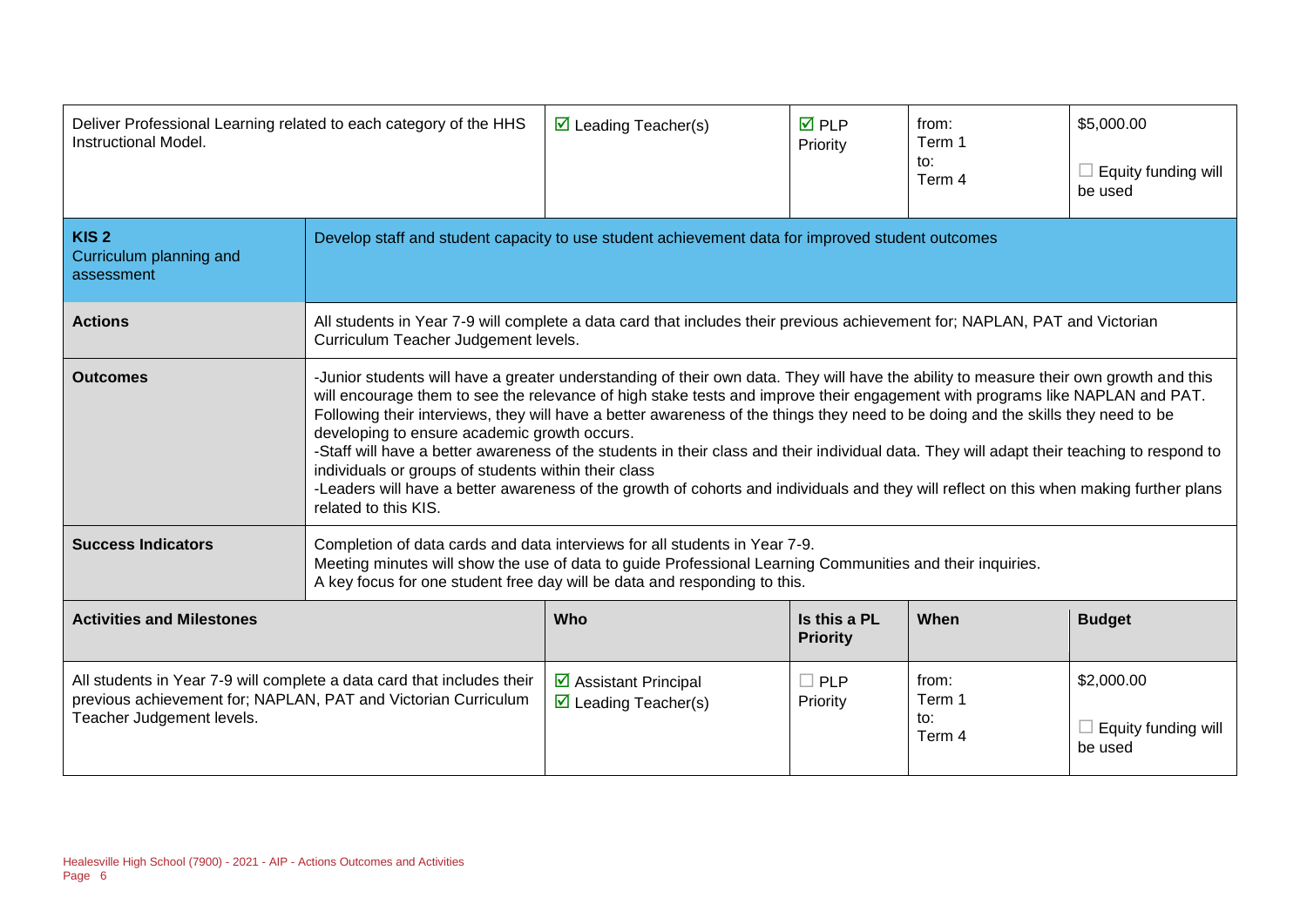| All student in Year 7-9 will be engaged in an interview to discuss<br>their data, with a focus on growth and future learning strategies.                                                      |                                                                                                                                                                 | $\triangleright$ Assistant Principal<br>$\triangledown$ Leading Teacher(s)                                                                | $\Box$ PLP<br>Priority | from:<br>Term 1<br>to:<br>Term 2 | \$3,000.00<br>Equity funding will<br>be used                         |
|-----------------------------------------------------------------------------------------------------------------------------------------------------------------------------------------------|-----------------------------------------------------------------------------------------------------------------------------------------------------------------|-------------------------------------------------------------------------------------------------------------------------------------------|------------------------|----------------------------------|----------------------------------------------------------------------|
| Dedicate a Student Free day to the use of data and differentiated<br>instruction based on this.                                                                                               |                                                                                                                                                                 | $\overline{\mathbf{M}}$ Leadership Team<br>$\triangleright$ Principal                                                                     | $\Box$ PLP<br>Priority | from:<br>Term 2<br>to:<br>Term 3 | \$15,000.00<br>Equity funding will<br>be used                        |
| Engage groups and individuals in data conversations to deepen<br>their understanding of the data attached to each student in their<br>class, with a focus on junior English and Math classes. |                                                                                                                                                                 | $\overline{\mathbf{Z}}$ KLA Leader<br>☑ Literacy Improvement<br>Teacher<br>$\triangleright$ Numeracy Improvement<br>Teacher               | $\Box$ PLP<br>Priority | from:<br>Term 1<br>to:<br>Term 4 | \$4,000.00<br>$\overline{\mathbf{M}}$ Equity funding will<br>be used |
| Implement domain based Professional Learning Communities, with<br>a key focus on creating an inquiry based on data.                                                                           |                                                                                                                                                                 | $\overline{\mathbf{M}}$ KLA Leader<br>$\triangleright$ Leading Teacher(s)                                                                 | $\Box$ PLP<br>Priority | from:<br>Term 1<br>to:<br>Term 4 | \$12,500.00<br>$\triangleright$ Equity funding will<br>be used       |
| KIS <sub>3</sub><br><b>Building practice excellence</b>                                                                                                                                       | Develop a whole school strategy to extend and challenge students capable of high academic achievement.                                                          |                                                                                                                                           |                        |                                  |                                                                      |
| <b>Actions</b>                                                                                                                                                                                | -Publish student PAT data with a focus on high achieving students.                                                                                              |                                                                                                                                           |                        |                                  |                                                                      |
| <b>Outcomes</b>                                                                                                                                                                               | -As a school, we will be able to articulate the actions and additional support we are providing to each student who is capable of high<br>academic achievement. |                                                                                                                                           |                        |                                  |                                                                      |
| <b>Success Indicators</b>                                                                                                                                                                     | in the top bands.                                                                                                                                               | -High stakes testing, in particular future PAT, will show that students identified as part of this program have maintained their position |                        |                                  |                                                                      |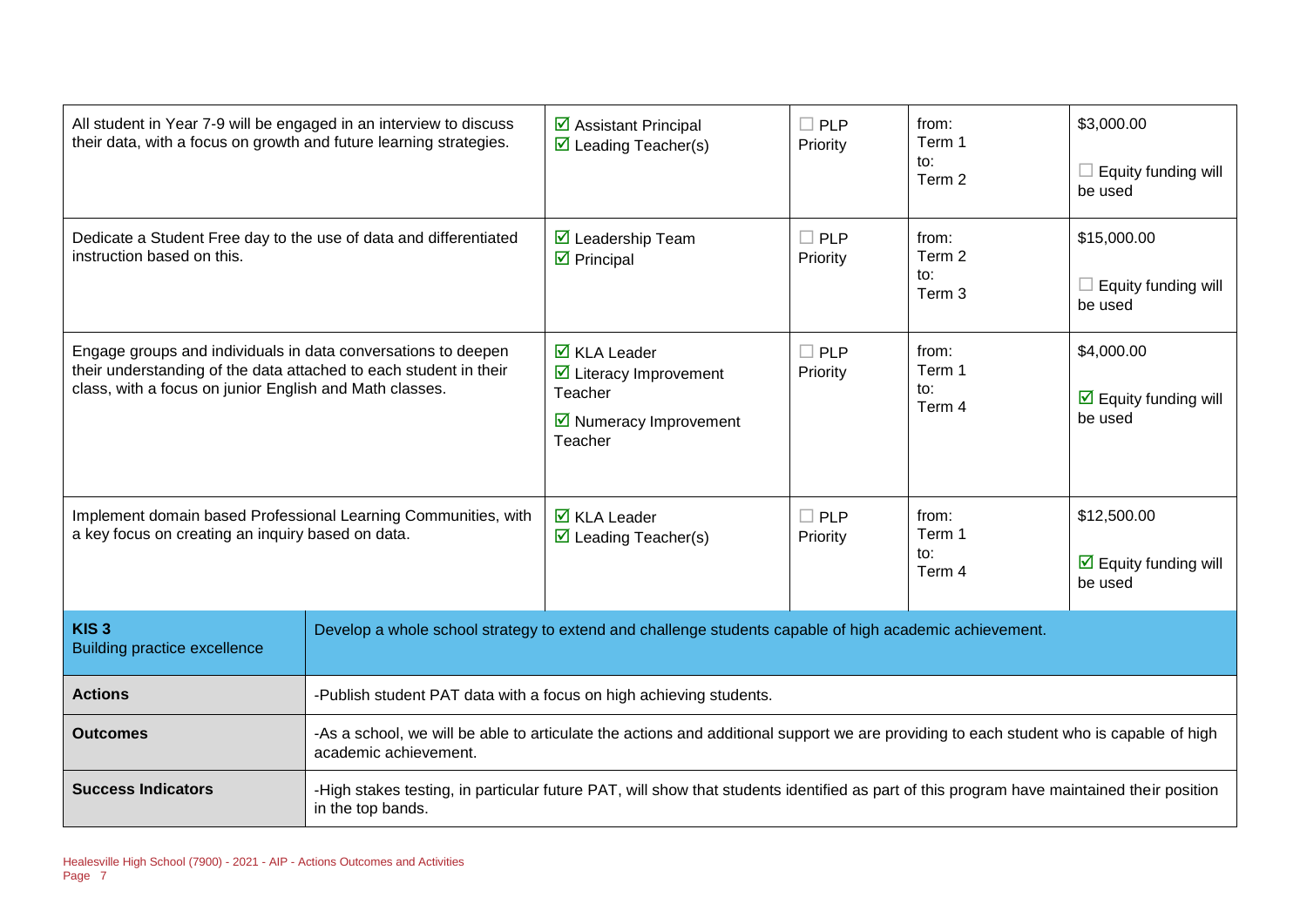| <b>Activities and Milestones</b>                                                                          |                                                                                                        | Who                                                                                                               | Is this a PL<br><b>Priority</b> | When                             | <b>Budget</b>                                                  |
|-----------------------------------------------------------------------------------------------------------|--------------------------------------------------------------------------------------------------------|-------------------------------------------------------------------------------------------------------------------|---------------------------------|----------------------------------|----------------------------------------------------------------|
| Identify Year 7, 8 and 9 high performing students according to PAT.                                       |                                                                                                        | $\boxtimes$ Assistant Principal<br>$\triangleright$ Leading Teacher(s)                                            | $\Box$ PLP<br>Priority          | from:<br>Term 1<br>to:<br>Term 1 | \$1,000.00<br>$\triangleright$ Equity funding will<br>be used  |
| Publish PAT data to all staff and meet with English and Math staff<br>to 'unpack' this information.       |                                                                                                        | $\triangleright$ Assistant Principal<br>$\overline{\mathbf{Z}}$ KLA Leader<br>$\triangleright$ Leading Teacher(s) | $\Box$ PLP<br>Priority          | from:<br>Term 1<br>to:<br>Term 2 | \$11,000.00<br>$\triangleright$ Equity funding will<br>be used |
| For each high performing student devise a plan that will support<br>their continued growth and extension. |                                                                                                        | $\boxtimes$ Sub School Leader/s                                                                                   | $\Box$ PLP<br>Priority          | from:<br>Term 1<br>to:<br>Term 4 | \$5,000.00<br>$\triangleright$ Equity funding will<br>be used  |
| Goal 3                                                                                                    |                                                                                                        | Enhance literacy and numeracy learning outcomes across the school                                                 |                                 |                                  |                                                                |
| 12 Month Target 3.1                                                                                       | Reading 18%, Writing 15%, Numeracy 20%                                                                 | -Increase the percentage of students achieving high relative learning growth from Year 7-9 in NAPLAN as follows:  |                                 |                                  |                                                                |
| 12 Month Target 3.2                                                                                       | -PAT results to show benchmark growth for all MYLNS students.                                          |                                                                                                                   |                                 |                                  |                                                                |
| 12 Month Target 3.3                                                                                       | -Achievement (Reading): % of students meeting or above benchmark growth (Years 7-9) to increase to 72% |                                                                                                                   |                                 |                                  |                                                                |
| KIS <sub>1</sub><br>Strategic resource management                                                         | Support MYLNS funded students in Numeracy and Literacy                                                 |                                                                                                                   |                                 |                                  |                                                                |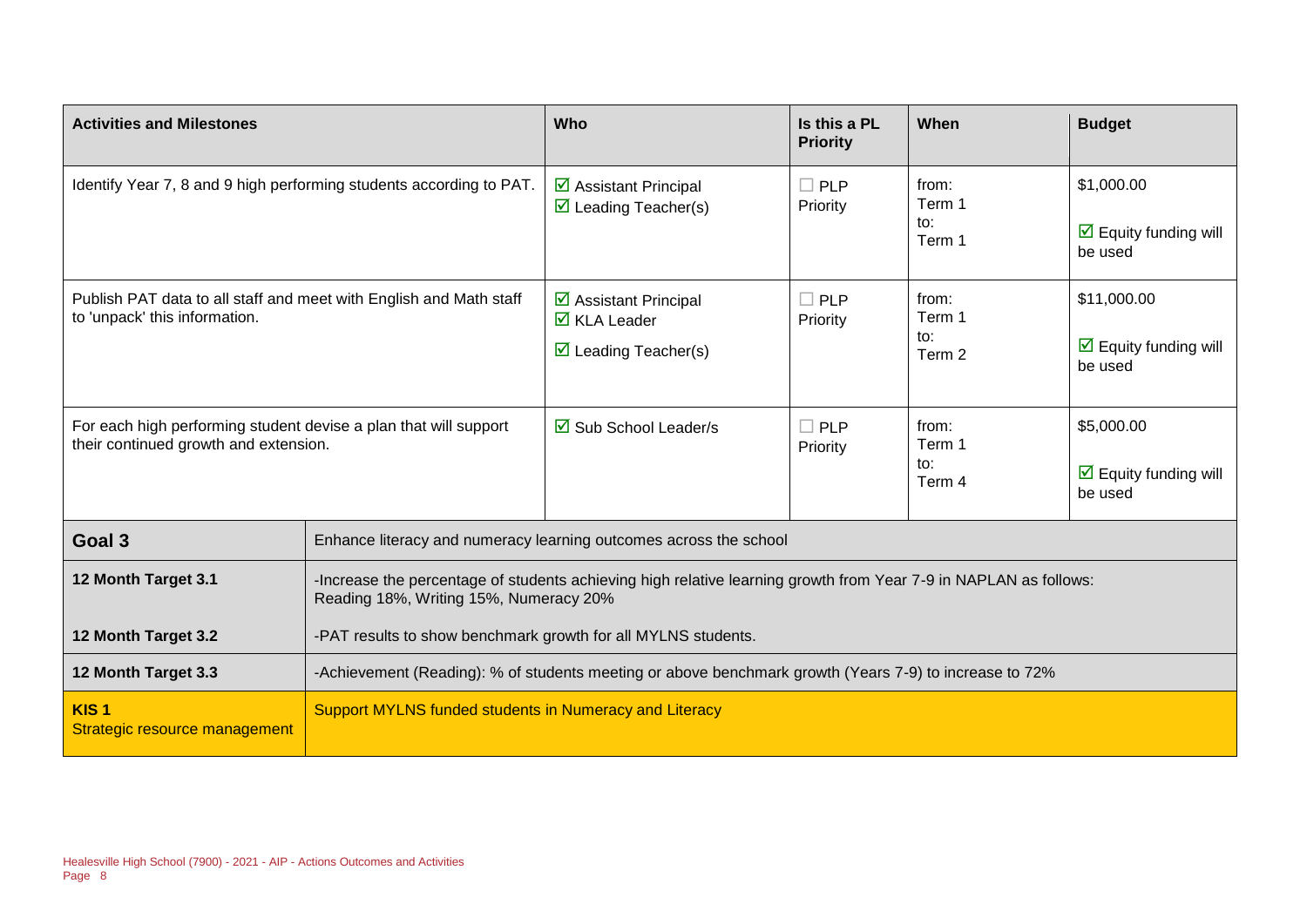| <b>Actions</b>                                                                                                                                                                                                   | -Strategic resourcing to ensure MYLNS is staffed appropriately and staff involved have access to Professional Learning activities<br>central to this program<br>-Monitoring of student learning outcomes for all funded students and other students involved in MYLNS. |                                                                                                                                      |                                                  |                                                     |                                                                                   |  |
|------------------------------------------------------------------------------------------------------------------------------------------------------------------------------------------------------------------|------------------------------------------------------------------------------------------------------------------------------------------------------------------------------------------------------------------------------------------------------------------------|--------------------------------------------------------------------------------------------------------------------------------------|--------------------------------------------------|-----------------------------------------------------|-----------------------------------------------------------------------------------|--|
| <b>Outcomes</b>                                                                                                                                                                                                  | -Low achieving students will develop more confidence and improved learning growth as a result of their involvement in MYLNS.<br>Students with a history of school refusal or disengagement will be supported by MYLNS staff to reconnect and reengage with school.     |                                                                                                                                      |                                                  |                                                     |                                                                                   |  |
| <b>Success Indicators</b>                                                                                                                                                                                        |                                                                                                                                                                                                                                                                        | -PAT results to show the equivalent of one year's growth for all MYLNS students.                                                     |                                                  |                                                     |                                                                                   |  |
| <b>Activities and Milestones</b>                                                                                                                                                                                 |                                                                                                                                                                                                                                                                        | <b>Who</b>                                                                                                                           | Is this a PL<br><b>Priority</b>                  | When                                                | <b>Budget</b>                                                                     |  |
| Identify funded students and other students who will benefit from<br>MYLNS and develop a weekly schedule to support these students.<br>Engage MYLNS staff in appropriate Professional Learning and<br>mentoring. |                                                                                                                                                                                                                                                                        | $\overline{\mathbf{y}}$ Literacy Leader<br>■ Numeracy Leader<br>$\triangleright$ Principal<br>☑ Literacy Leader<br>■ Numeracy Leader | <b>PLP</b><br>Priority<br><b>PLP</b><br>Priority | from:<br>Term 1<br>to:<br>Term 4<br>from:<br>Term 1 | \$500.00<br>$\overline{\mathbf{M}}$ Equity funding will<br>be used<br>\$20,000.00 |  |
|                                                                                                                                                                                                                  |                                                                                                                                                                                                                                                                        | $\triangleright$ Principal                                                                                                           |                                                  | to:<br>Term 4                                       | $\overline{\mathbf{M}}$ Equity funding will<br>be used                            |  |
| Monitor PAT data for students involved in this program and analyse<br>growth.                                                                                                                                    |                                                                                                                                                                                                                                                                        | $\triangleright$ Curriculum Co-ordinator (s)<br>$\overline{\mathbf{y}}$ Literacy Leader<br>■ Numeracy Leader                         | <b>PLP</b><br>Priority                           | from:<br>Term 1<br>$\mathsf{to}:$<br>Term 4         | \$5,000.00<br>$\overline{\mathbf{y}}$ Equity funding will<br>be used              |  |
| KIS <sub>2</sub><br><b>Building practice excellence</b>                                                                                                                                                          | Further enhance literacy strategy across the school.                                                                                                                                                                                                                   |                                                                                                                                      |                                                  |                                                     |                                                                                   |  |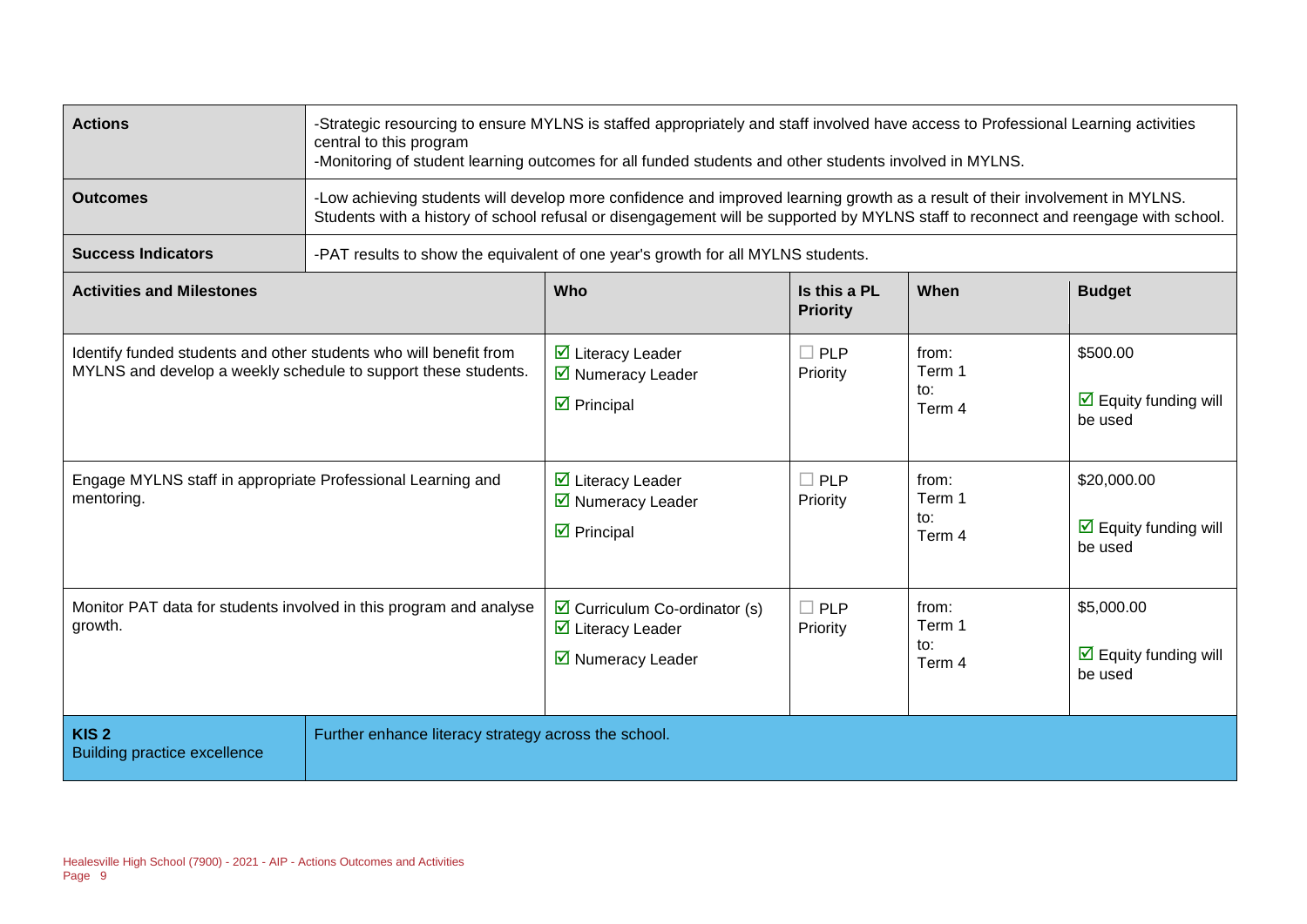| <b>Actions</b>                                                                                                                | -Continue to implement a structured writing program for Year 7-9 English classes<br>-Continue to develop the 'Writing to Learn' program, with a focus on developing staff capacity to teach subject-specific vocabulary<br>-Investigate a whole school reading approach to be introduced in 2021. |                                                                                                                                                                                                                                                                               |                                 |                                  |                                                                       |  |  |
|-------------------------------------------------------------------------------------------------------------------------------|---------------------------------------------------------------------------------------------------------------------------------------------------------------------------------------------------------------------------------------------------------------------------------------------------|-------------------------------------------------------------------------------------------------------------------------------------------------------------------------------------------------------------------------------------------------------------------------------|---------------------------------|----------------------------------|-----------------------------------------------------------------------|--|--|
| <b>Outcomes</b>                                                                                                               |                                                                                                                                                                                                                                                                                                   | Students will become more confident writers. English teachers will consistently teach identified skills in an explicit manner. Teaching<br>staff will have a better understanding of strategies they can employ to teach vocabulary and they will be more confident to do so. |                                 |                                  |                                                                       |  |  |
| <b>Success Indicators</b>                                                                                                     |                                                                                                                                                                                                                                                                                                   | Staff PDPs will demonstrate engagement with the strategies modelled throughout the year. Student writing journals will show that the<br>structured writing program has been implemented.                                                                                      |                                 |                                  |                                                                       |  |  |
| <b>Activities and Milestones</b>                                                                                              |                                                                                                                                                                                                                                                                                                   | <b>Who</b>                                                                                                                                                                                                                                                                    | Is this a PL<br><b>Priority</b> | When                             | <b>Budget</b>                                                         |  |  |
| Deliver staff Professional Learning that focusses on strategies that<br>can be used for teaching subject-specific vocabulary. |                                                                                                                                                                                                                                                                                                   | $\overline{\mathbf{y}}$ Literacy Leader                                                                                                                                                                                                                                       | $\Box$ PLP<br>Priority          | from:<br>Term 1<br>to:<br>Term 4 | \$2,000.00<br>$\boxed{\triangle}$ Equity funding will<br>be used      |  |  |
| Include a 'Writing to Learn' goal in each teacher's PDP.                                                                      |                                                                                                                                                                                                                                                                                                   | $\overline{\mathbf{y}}$ Literacy Leader                                                                                                                                                                                                                                       | $\overline{M}$ PLP<br>Priority  | from:<br>Term 1<br>to:<br>Term 4 | \$0.00<br>$\triangleright$ Equity funding will<br>be used             |  |  |
| Investigate whole school approaches for teaching reading, with a<br>focus on strategies used by high performing schools.      |                                                                                                                                                                                                                                                                                                   | $\boxtimes$ Literacy Leader                                                                                                                                                                                                                                                   | $\square$ PLP<br>Priority       | from:<br>Term 1<br>to:<br>Term 4 | \$15,000.00<br>$\overline{\mathbf{M}}$ Equity funding will<br>be used |  |  |
| Goal 4                                                                                                                        | Improve student engagement in learning and connectedness to school.                                                                                                                                                                                                                               |                                                                                                                                                                                                                                                                               |                                 |                                  |                                                                       |  |  |
| 12 Month Target 4.1                                                                                                           | <b>Attitudes to School Survey</b><br>Increase the percentage of positive responses to the following factors:<br>'High expectations for success' from 67% to 75% or greater                                                                                                                        |                                                                                                                                                                                                                                                                               |                                 |                                  |                                                                       |  |  |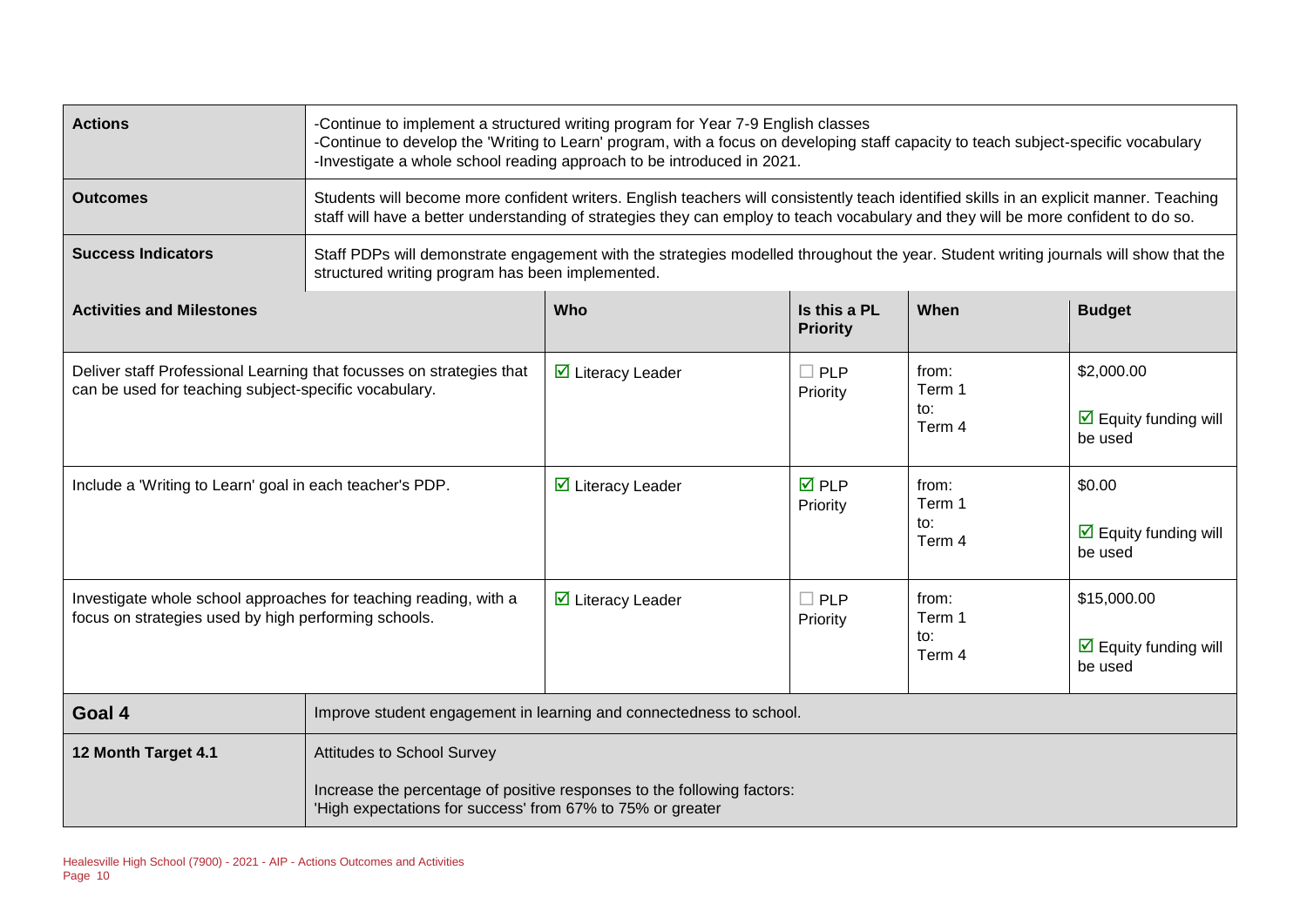|                                                | •'Sense of connectedness' from 48% to 65% or greater.<br>.'Self-regulation and goal setting' from 53% to 65% or greater.                                                            |     |                                 |      |               |  |
|------------------------------------------------|-------------------------------------------------------------------------------------------------------------------------------------------------------------------------------------|-----|---------------------------------|------|---------------|--|
| 12 Month Target 4.2                            | <b>Parent Opinion Survey</b>                                                                                                                                                        |     |                                 |      |               |  |
|                                                | Increase the percentage of positive responses in the:<br>•General satisfaction factor from 68% to 75% or greater<br>•School pride and confidence factor from 60% to 70% or greater. |     |                                 |      |               |  |
| 12 Month Target 4.3                            | Attendance: Absence days per FTE                                                                                                                                                    |     |                                 |      |               |  |
|                                                | Year 7 - reduce from 17 to 16                                                                                                                                                       |     |                                 |      |               |  |
|                                                | Year 8 - Reduce from 21 to 19                                                                                                                                                       |     |                                 |      |               |  |
|                                                | Year 9 - Reduce from 20 to 19                                                                                                                                                       |     |                                 |      |               |  |
|                                                | Year 10- Reduce from 18 to 17                                                                                                                                                       |     |                                 |      |               |  |
|                                                | Year 11 - Maintain at or below 10                                                                                                                                                   |     |                                 |      |               |  |
|                                                | Year 12 - Maintain below 10                                                                                                                                                         |     |                                 |      |               |  |
| KIS <sub>1</sub><br>Vision, values and culture | Develop a plan to evaluate and upgrade the school's vision, mission and values that involves all member of the school community                                                     |     |                                 |      |               |  |
| <b>Actions</b>                                 | Create a working group to plan and implement activities related to developing school values.                                                                                        |     |                                 |      |               |  |
| <b>Outcomes</b>                                | The launch of new values or rebranded values by the end of the school year.                                                                                                         |     |                                 |      |               |  |
| <b>Success Indicators</b>                      | Values will be in place and marketing materials will be redeveloped.                                                                                                                |     |                                 |      |               |  |
| <b>Activities and Milestones</b>               |                                                                                                                                                                                     | Who | Is this a PL<br><b>Priority</b> | When | <b>Budget</b> |  |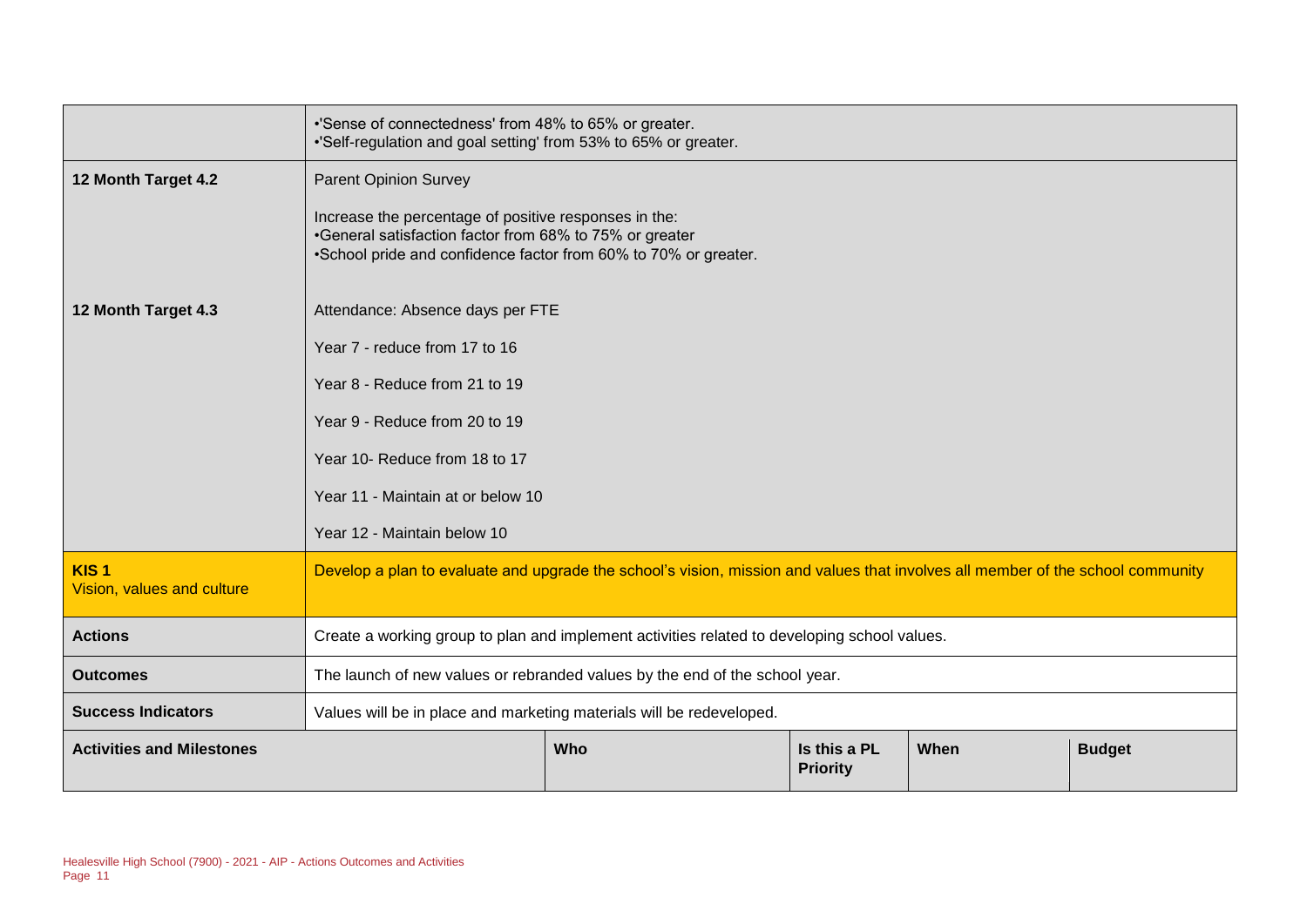| Conduct focus groups with students, staff and parents.                            | $\triangleright$ Leading Teacher(s)                                         | $\Box$ PLP<br>Priority | from:<br>Term 1<br>to:<br>Term 2 | \$5,000.00<br>$\boxdot$ Equity funding will<br>be used  |
|-----------------------------------------------------------------------------------|-----------------------------------------------------------------------------|------------------------|----------------------------------|---------------------------------------------------------|
| Determine a shortlist of possible values and workshop these with<br>focus groups. | $\triangleright$ Leading Teacher(s)                                         | $\Box$ PLP<br>Priority | from:<br>Term 1<br>to:<br>Term 2 | \$5,000.00<br>Equity funding will<br>be used            |
| Once values are determined, create new marketing material.                        | $\triangleright$ Assistant Principal<br>$\triangleright$ Leading Teacher(s) | $\Box$ PLP<br>Priority | from:<br>Term 3<br>to:<br>Term 4 | \$10,000.00<br>$\boxdot$ Equity funding will<br>be used |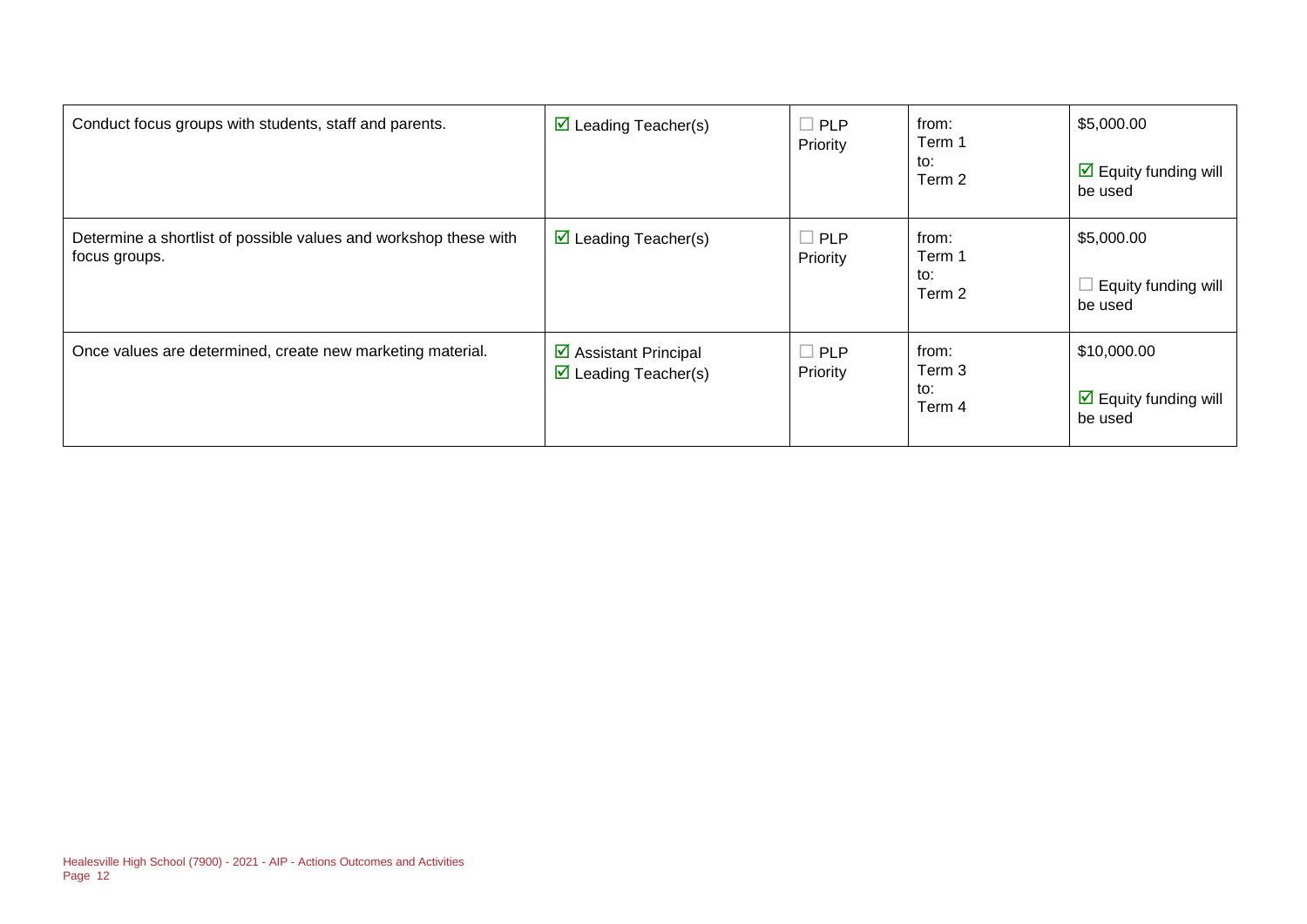## **Equity Funding Planner**

#### Equity Spending Totals

| Category                                                 | <b>Total proposed</b><br>budget (\$) | Spend $(\$)$ |
|----------------------------------------------------------|--------------------------------------|--------------|
| Equity funding associated with Activities and Milestones | \$140,000.00                         | 0.00         |
| <b>Additional Equity funding</b>                         | \$0.00                               | \$0.00       |
| <b>Grand Total</b>                                       | \$140,000.00                         | \$0.00       |

#### Activities and Milestones

| <b>Activities and Milestones</b>                                                                          | When                             | Category | <b>Total proposed</b><br>budget (\$) | <b>Equity Spend (\$)</b> |
|-----------------------------------------------------------------------------------------------------------|----------------------------------|----------|--------------------------------------|--------------------------|
| Appoint a tutor lead.                                                                                     | from:<br>Term 1<br>to:<br>Term 1 |          | \$15,000.00                          |                          |
| Allocation of time for school community connection.                                                       | from:<br>Term 1<br>to:<br>Term 4 |          | \$2,000.00                           |                          |
| Continue to develop a process for Learning Walks,<br>including specific foci for this activity.           | from:<br>Term 1<br>to:<br>Term 4 |          | \$22,000.00                          |                          |
| Develop and implement a process for the delivery of<br>meaningful feedback resulting from Learning Walks. | from:<br>Term 1<br>to:<br>Term 4 |          | \$10,000.00                          |                          |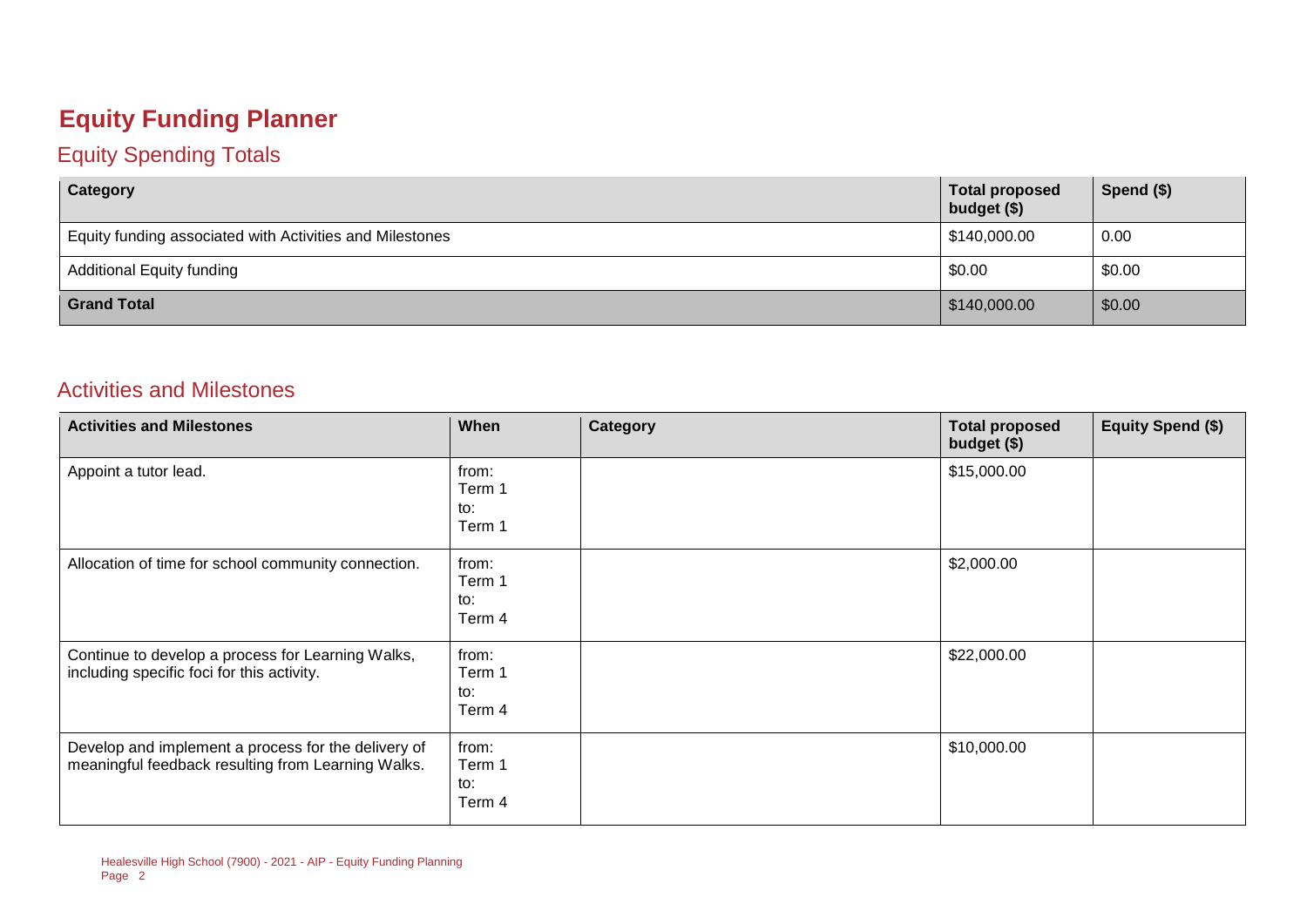| Engage groups and individuals in data conversations<br>to deepen their understanding of the data attached to<br>each student in their class, with a focus on junior<br>English and Math classes. | from:<br>Term 1<br>to:<br>Term 4 | \$4,000.00  |
|--------------------------------------------------------------------------------------------------------------------------------------------------------------------------------------------------|----------------------------------|-------------|
| Implement domain based Professional Learning<br>Communities, with a key focus on creating an inquiry<br>based on data.                                                                           | from:<br>Term 1<br>to:<br>Term 4 | \$12,500.00 |
| Identify Year 7, 8 and 9 high performing students<br>according to PAT.                                                                                                                           | from:<br>Term 1<br>to:<br>Term 1 | \$1,000.00  |
| Publish PAT data to all staff and meet with English<br>and Math staff to 'unpack' this information.                                                                                              | from:<br>Term 1<br>to:<br>Term 2 | \$11,000.00 |
| For each high performing student devise a plan that<br>will support their continued growth and extension.                                                                                        | from:<br>Term 1<br>to:<br>Term 4 | \$5,000.00  |
| Identify funded students and other students who will<br>benefit from MYLNS and develop a weekly schedule<br>to support these students.                                                           | from:<br>Term 1<br>to:<br>Term 4 | \$500.00    |
| Engage MYLNS staff in appropriate Professional<br>Learning and mentoring.                                                                                                                        | from:<br>Term 1<br>to:<br>Term 4 | \$20,000.00 |
| Monitor PAT data for students involved in this<br>program and analyse growth.                                                                                                                    | from:<br>Term 1                  | \$5,000.00  |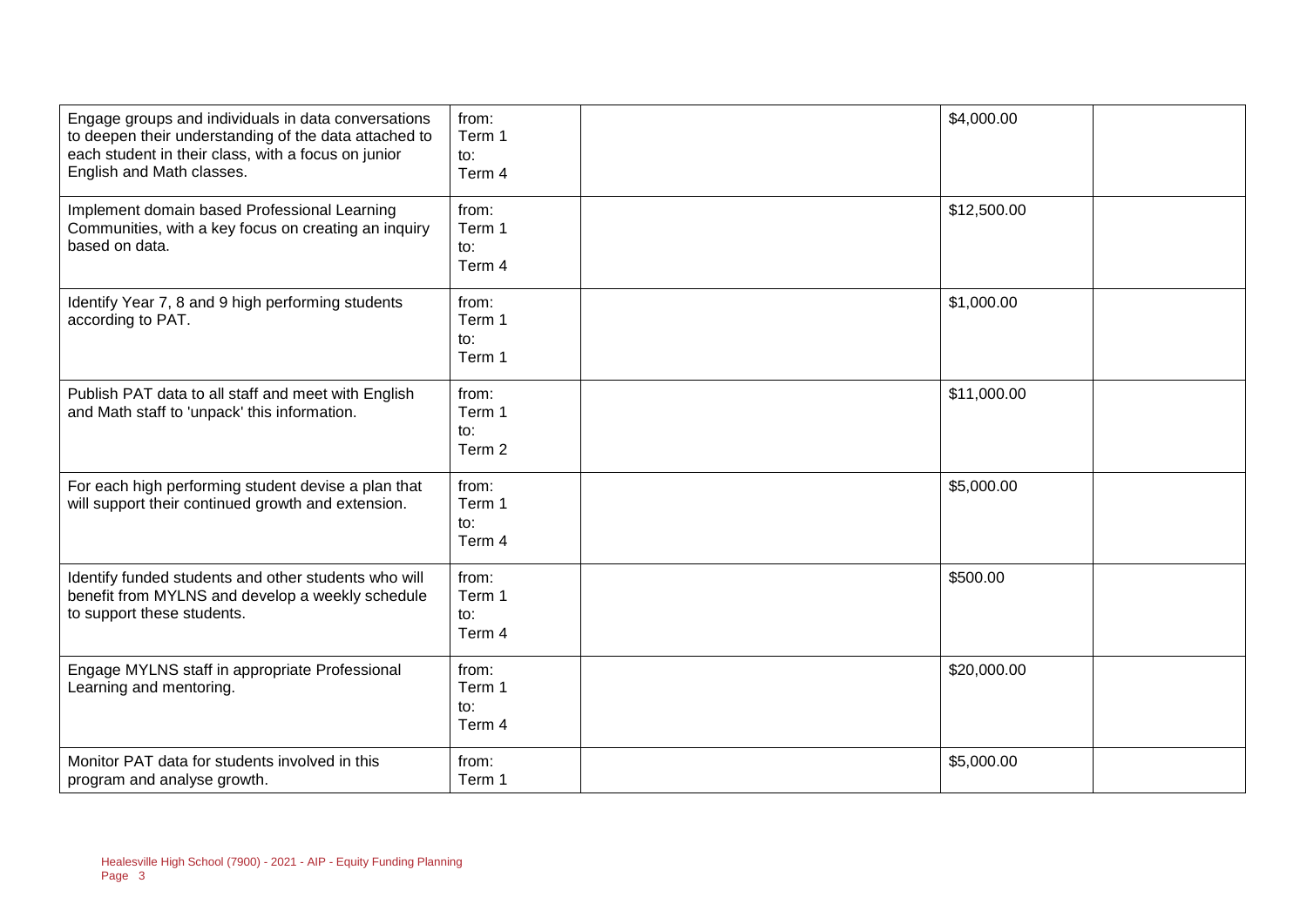|                                                                                                                                   | to:<br>Term 4                    |              |  |
|-----------------------------------------------------------------------------------------------------------------------------------|----------------------------------|--------------|--|
| Deliver staff Professional Learning that focusses on<br>strategies that can be used for teaching subject-<br>specific vocabulary. | from:<br>Term 1<br>to:<br>Term 4 | \$2,000.00   |  |
| Include a 'Writing to Learn' goal in each teacher's<br>PDP.                                                                       | from:<br>Term 1<br>to:<br>Term 4 | \$0.00       |  |
| Investigate whole school approaches for teaching<br>reading, with a focus on strategies used by high<br>performing schools.       | from:<br>Term 1<br>to:<br>Term 4 | \$15,000.00  |  |
| Conduct focus groups with students, staff and<br>parents.                                                                         | from:<br>Term 1<br>to:<br>Term 2 | \$5,000.00   |  |
| Once values are determined, create new marketing<br>material.                                                                     | from:<br>Term 3<br>to:<br>Term 4 | \$10,000.00  |  |
| <b>Totals</b>                                                                                                                     |                                  | \$140,000.00 |  |

#### Additional Equity spend

| Outline here any additional Equity spend for 2021 | <b>When</b> | Category | <b>Total proposed</b><br>budget $($)$ | <b>Equity Spend (\$)</b> |
|---------------------------------------------------|-------------|----------|---------------------------------------|--------------------------|
| <b>Totals</b>                                     |             |          | \$0.00                                | \$0.00                   |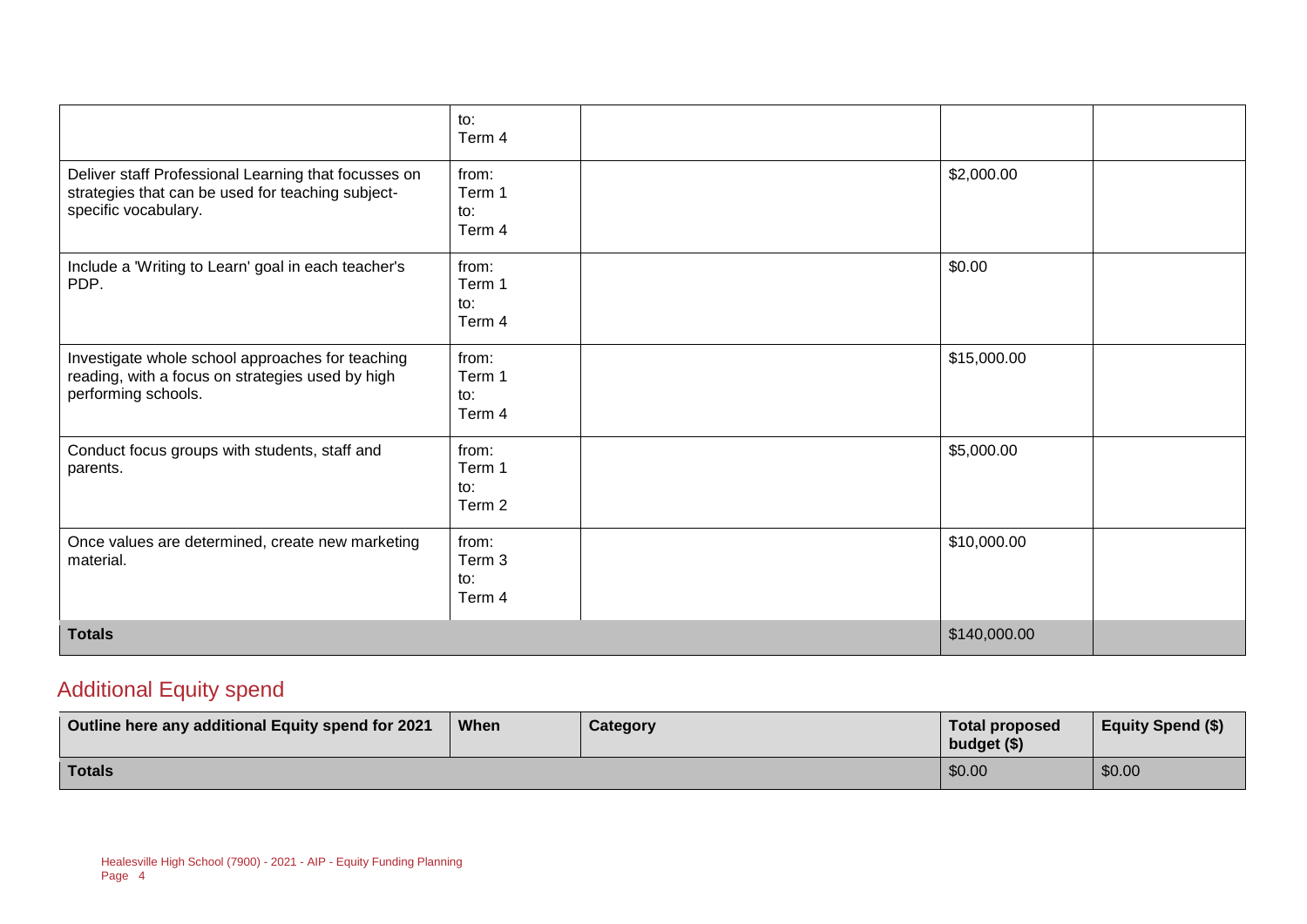## **Professional Learning and Development Plan**

| <b>Professional Learning</b><br><b>Priority</b>                                                                    | Who                                           | When                             | <b>Key Professional Learning</b><br><b>Strategies</b>                                                                                                            | <b>Organisational Structure</b>                                                                                                                      | <b>Expertise Accessed</b>                                                                                                                                                        | Where                          |
|--------------------------------------------------------------------------------------------------------------------|-----------------------------------------------|----------------------------------|------------------------------------------------------------------------------------------------------------------------------------------------------------------|------------------------------------------------------------------------------------------------------------------------------------------------------|----------------------------------------------------------------------------------------------------------------------------------------------------------------------------------|--------------------------------|
| Continue to develop a<br>process for Learning Walks,<br>including specific foci for this<br>activity.              | $\overline{\mathbf{M}}$ Leading<br>Teacher(s) | from:<br>Term 1<br>to:<br>Term 4 | $\triangledown$ Peer observation<br>including feedback and<br>reflection<br>$\boxtimes$ Individualised Reflection                                                | ☑ Formal School Meeting /<br><b>Internal Professional</b><br><b>Learning Sessions</b><br>☑ Network Professional<br>Learning                          | $\overline{\mathbf{2}}$ PLC Initiative<br>$\overline{\mathbf{z}}$ Internal staff<br>☑ Learning Specialist                                                                        | $\overline{\Box}$ On-site      |
| Develop and implement a<br>process for the delivery of<br>meaningful feedback<br>resulting from Learning<br>Walks. | $\overline{\mathbf{M}}$ Leading<br>Teacher(s) | from:<br>Term 1<br>to:<br>Term 4 | $\triangledown$ Peer observation<br>including feedback and<br>reflection<br>$\triangleright$ Individualised Reflection<br>$\triangleright$ Demonstration lessons | ☑ Formal School Meeting /<br>Internal Professional<br><b>Learning Sessions</b><br>☑ PLC/PLT Meeting                                                  | $\overline{M}$ SEIL<br>$\overline{\mathbf{2}}$ PLC Initiative<br>☑ Learning Specialist                                                                                           | $\overline{\Box}$ On-site      |
| <b>Deliver Professional Learning</b><br>related to each category of<br>the HHS Instructional Model.                | $\triangledown$ Leading<br>Teacher(s)         | from:<br>Term 1<br>to:<br>Term 4 | $\triangleright$ Curriculum development<br>$\triangleright$ Demonstration lessons                                                                                | ☑ Whole School Pupil<br>Free Day<br>☑ PLC/PLT Meeting                                                                                                | $\triangleright$ Learning Specialist<br>$\overline{\mathbf{y}}$ Departmental<br>resources<br>VTLM<br>$\overline{\mathbf{M}}$ High Impact<br><b>Teaching Strategies</b><br>(HITS) | $\overline{\boxtimes}$ On-site |
| Include a 'Writing to Learn'<br>goal in each teacher's PDP.                                                        | $\overline{\mathbf{M}}$ Literacy<br>Leader    | from:<br>Term 1<br>to:<br>Term 4 | $\overline{\mathbf{y}}$ Preparation<br>$\triangleright$ Curriculum development<br>$\triangleright$ Demonstration lessons                                         | $\triangleright$ Professional Practice<br>Day<br>☑ Formal School Meeting /<br><b>Internal Professional</b><br>Learning Sessions<br>☑ PLC/PLT Meeting | $\triangleright$ Literacy expertise<br>$\overline{\mathbf{2}}$ PLC Initiative<br>$\overline{\mathbf{y}}$ Internal staff<br>$\triangleright$ Literacy Leaders                     | $\boxdot$ On-site              |